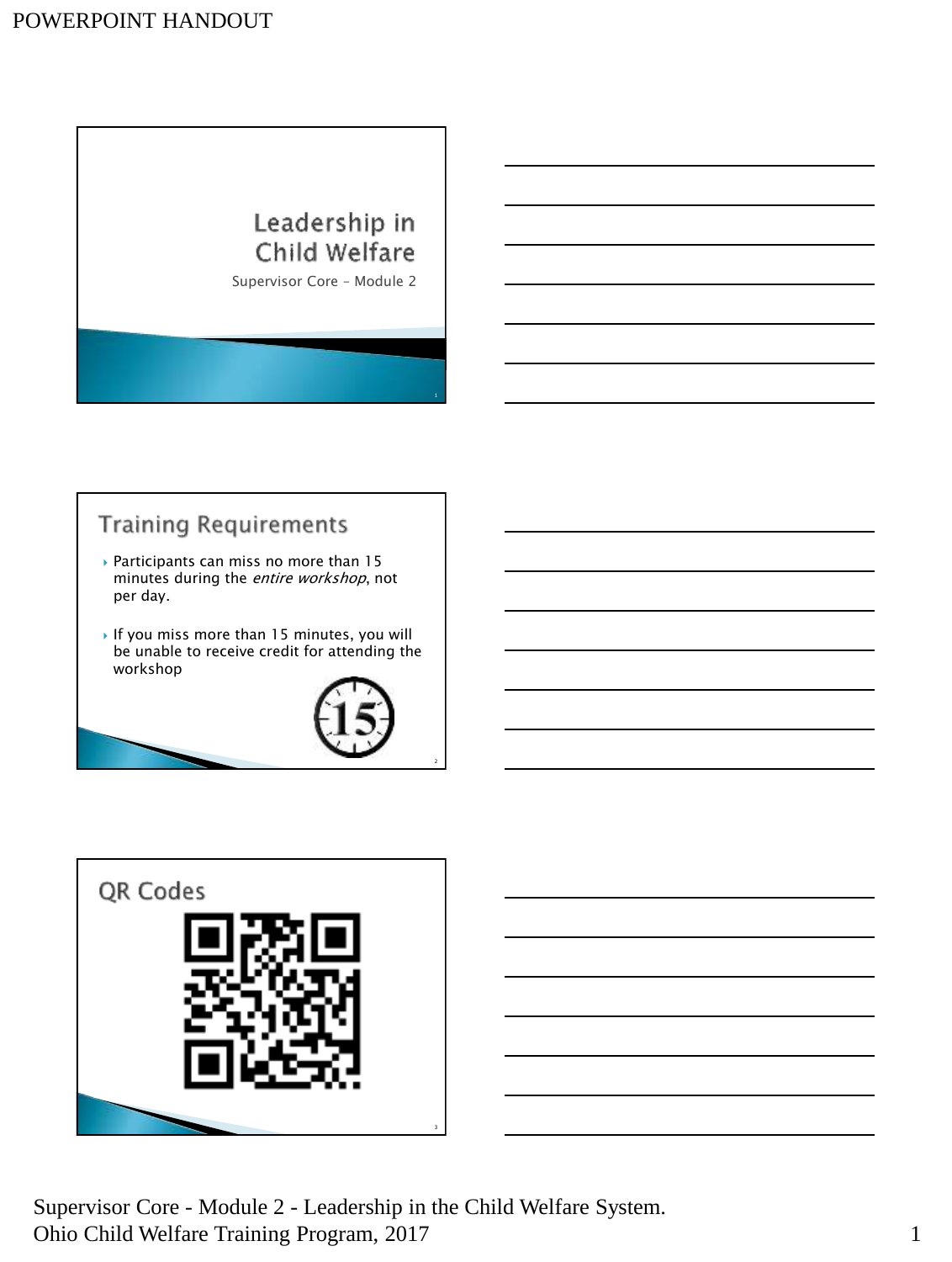



#### **Directions**



5

- ▶ In your small group
- Consider responsibilities of your job
- Differentiate whether they are examples of management or leadership



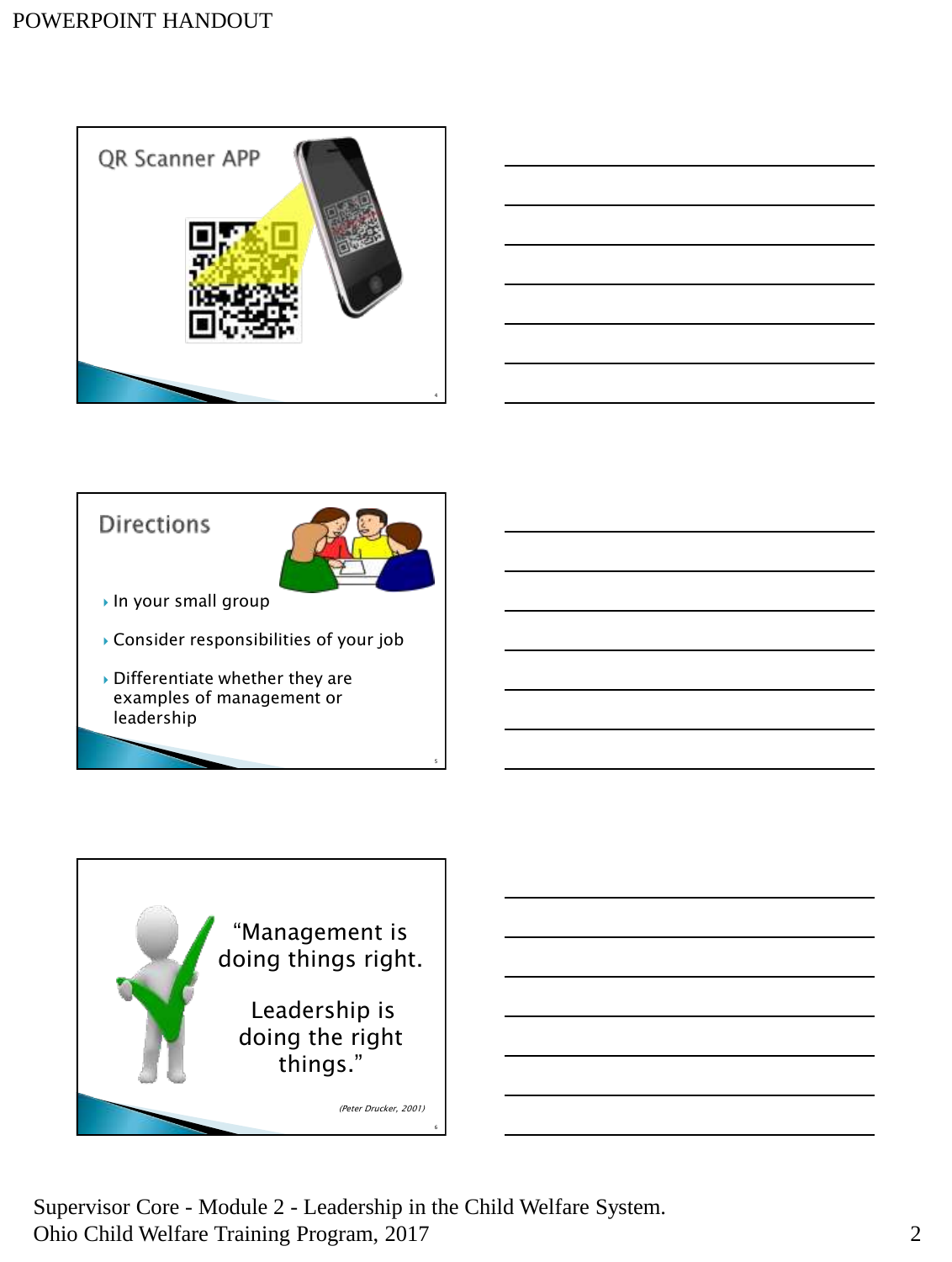



| Managers                    | Leaders                          |
|-----------------------------|----------------------------------|
| Administer                  | Innovate                         |
| <b>Maintain</b>             | <b>Develop</b>                   |
| Rely on control             | <b>Inspire Trust</b>             |
| Have a short-<br>range view | Have a long-range<br>perspective |
|                             | 8                                |

| Managers          | Leaders        |
|-------------------|----------------|
| Ask how / when    | Ask what / why |
| Imitate           | Originate      |
| Accept the status | Challenge the  |
| quo               | status quo     |
|                   | ٩              |

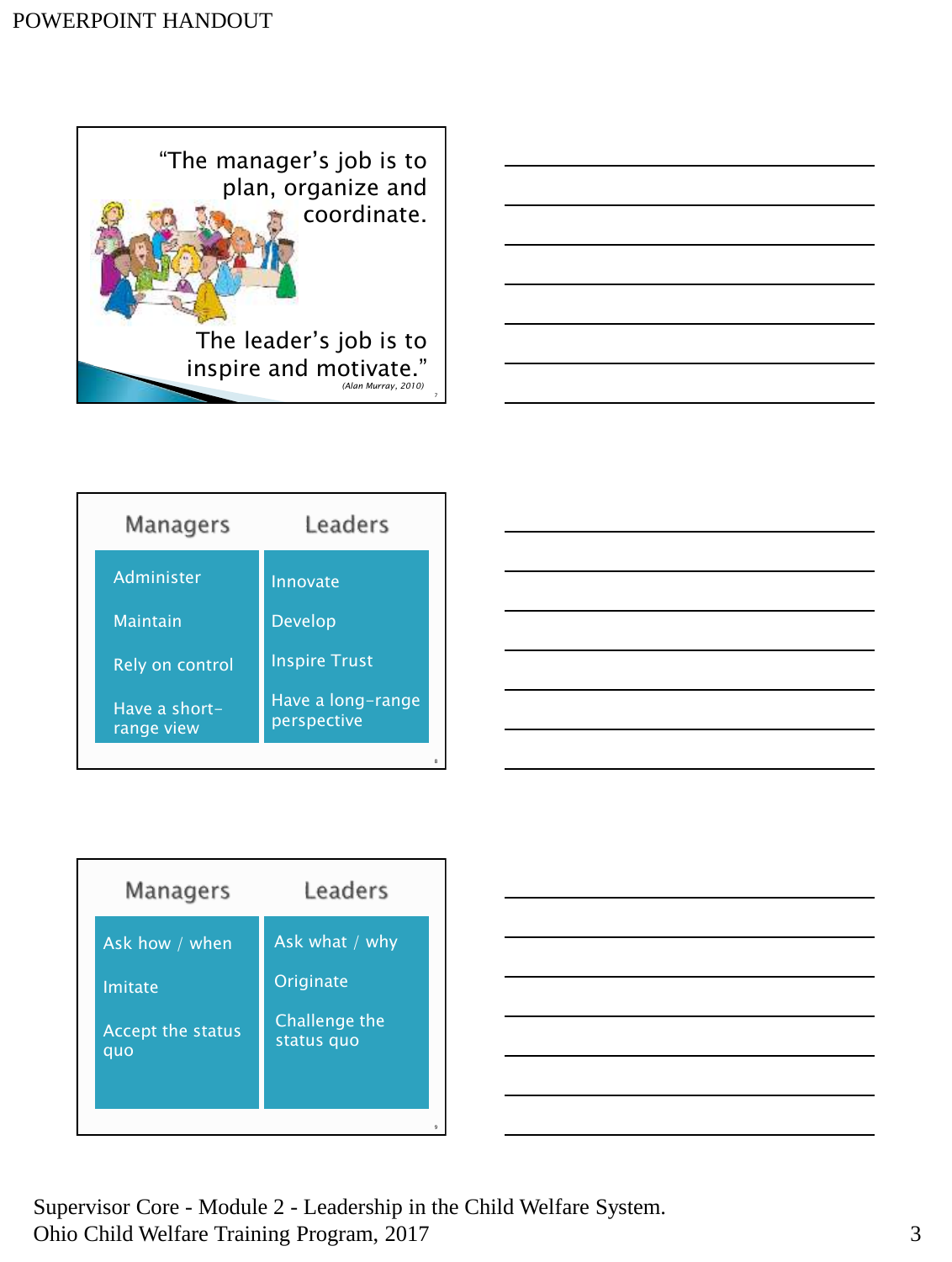





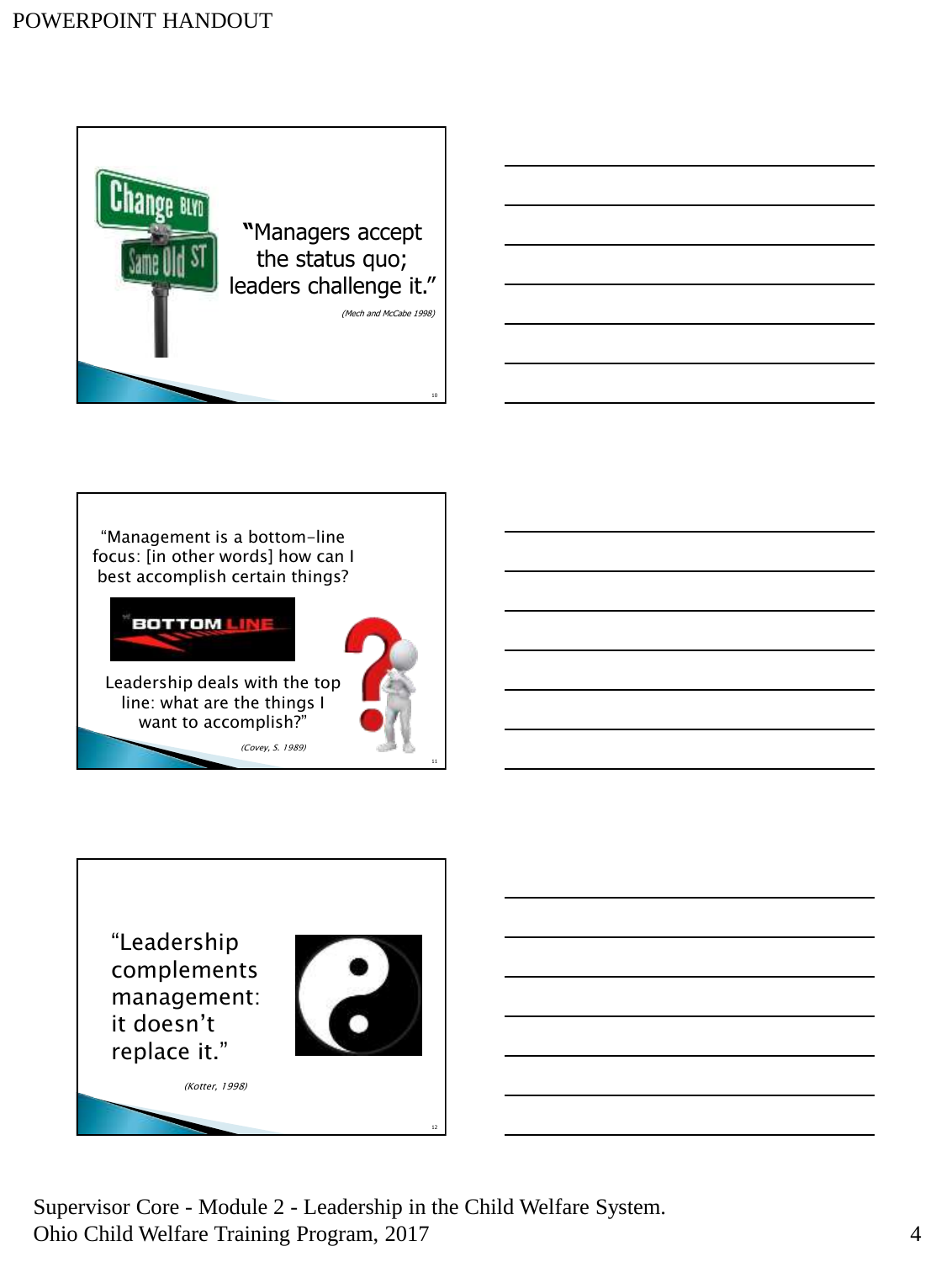# **Directions**

In your small group, describe leaders you have known and admired.

◦ What were some of the qualities those leaders possessed that caused you to admire them?



#### "TRUTHS"

 Everyone has the capacity to be a leader.



14

Anyone can be a leader regardless of their position.



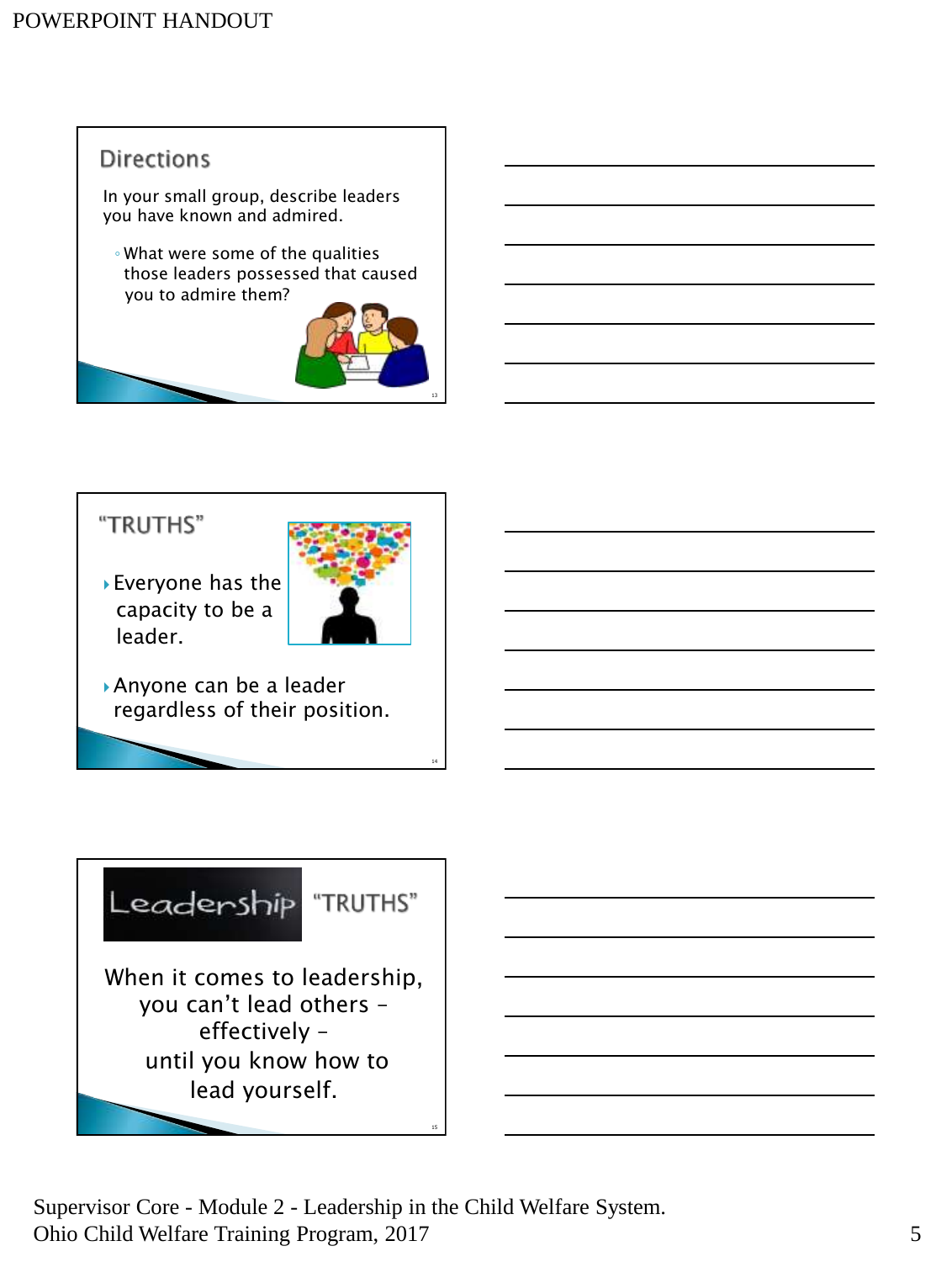

### "TRUTHS"

"He, who thinks he leads, but has no followers, is only taking a walk."



(Maxwell, 1998)





A person must earn the respect of others before being considered a real leader.

A person without others willing to follow is not a leader.

(Maxwell, 1998)

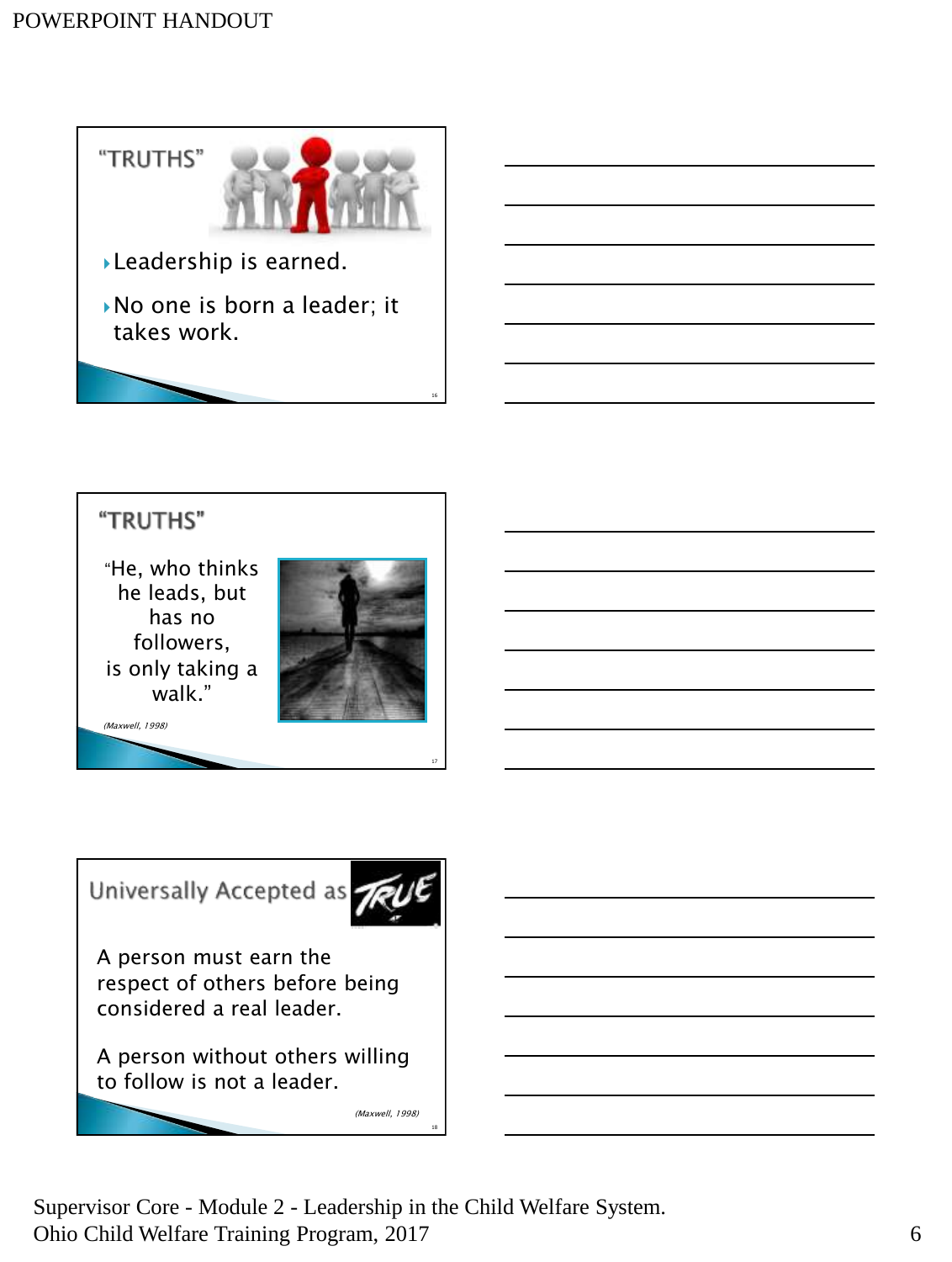# Individual Activity

- ▶ Think about the skills and natural leadership abilities you have right now.
- Complete the Leadership Self-Assessment.



19



# Other Types of Leadership Autocratic Laissez-Faire Democratic/Participative Charismatic Servant

Supervisor Core - Module 2 - Leadership in the Child Welfare System. Ohio Child Welfare Training Program, 2017 7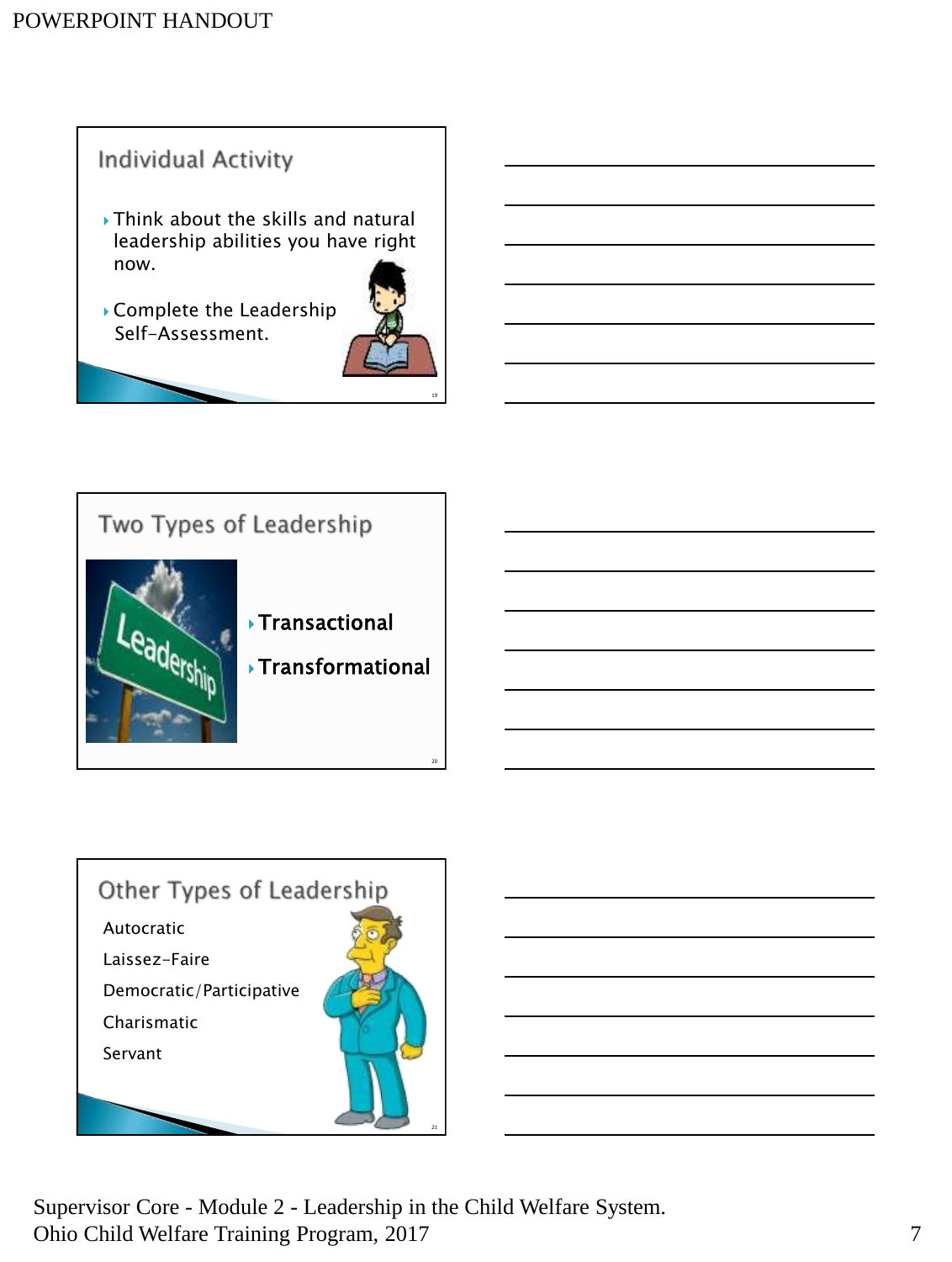









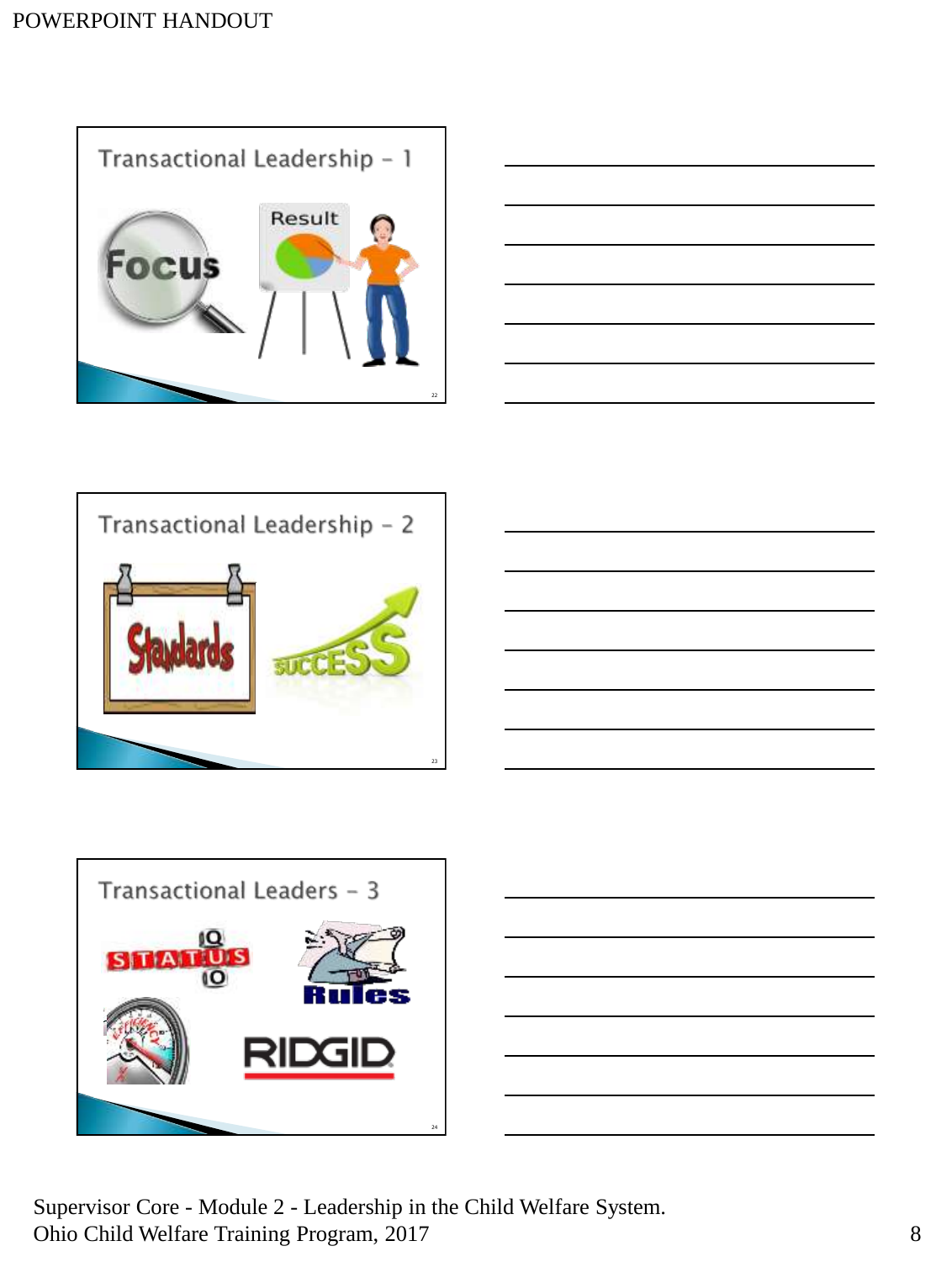



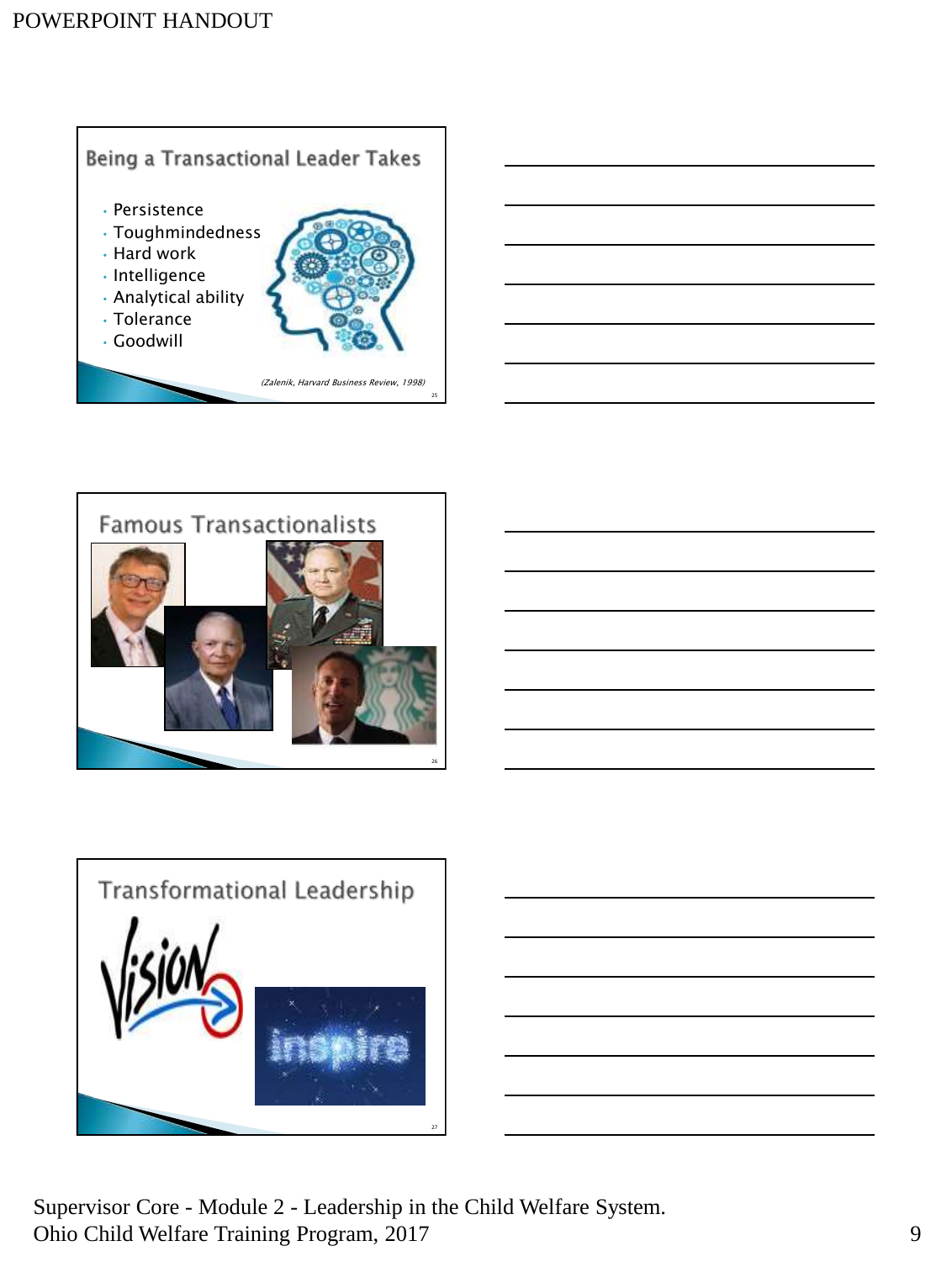









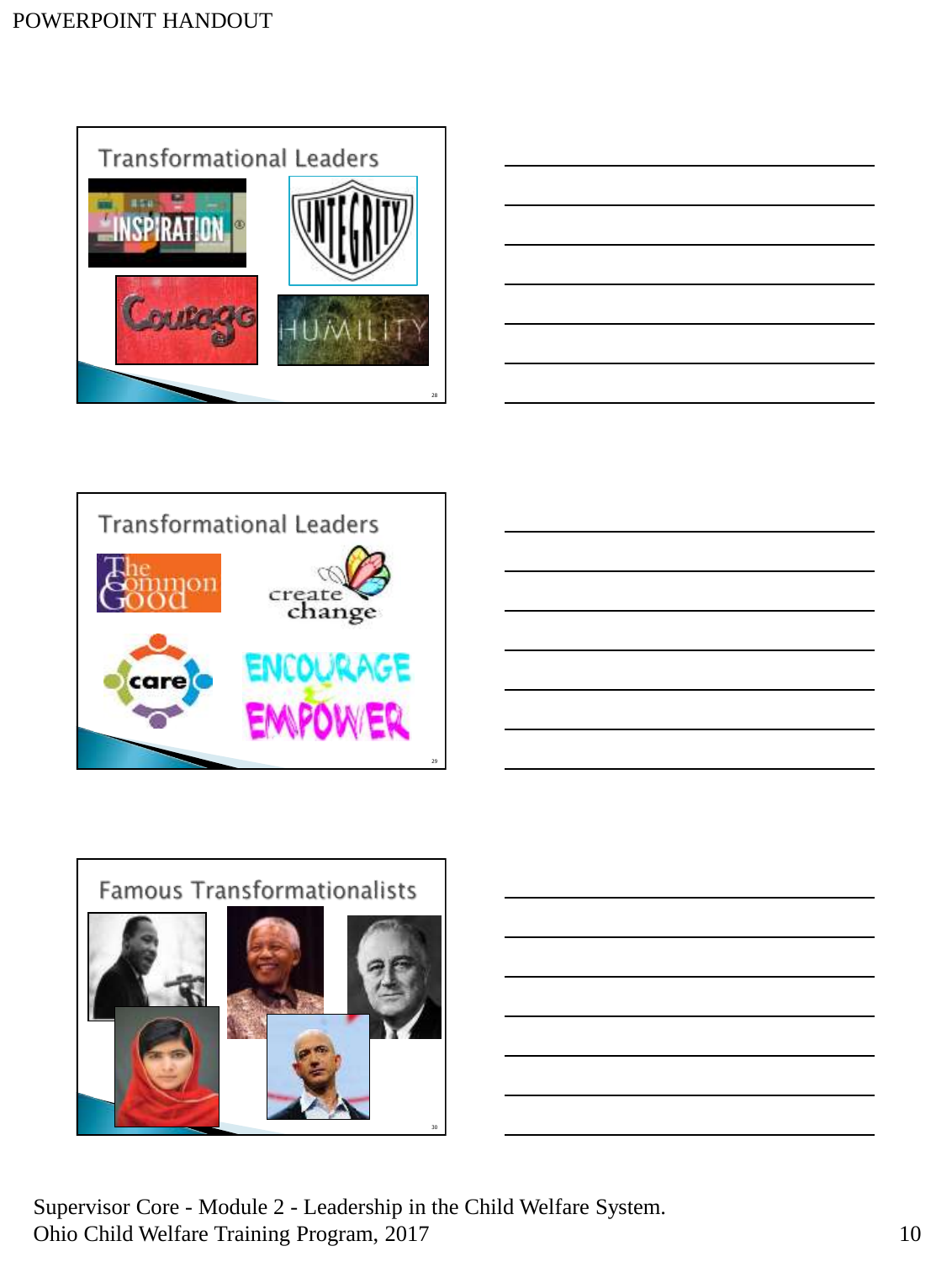Closely aligned with management, transactional leadership involves a process that may result in people's compliance with the leader, **"but it is not likely to generate enthusiasm and commitment to task objectives."** (Yukl 2002) **It is the "basic, daily stuff…the pursuit of change in measured doses."** 

(Burns 2003)

31



# In Child Welfare - 1 Transactional leaders: ▶ Focus on internal operations of their unit Oversee day-to-day activities ◦ Create plans, timelines ◦ Enforce time frames ◦ Design staff roles, responsibilities Problem-solve for unit

Supervisor Core - Module 2 - Leadership in the Child Welfare System. Ohio Child Welfare Training Program, 2017 11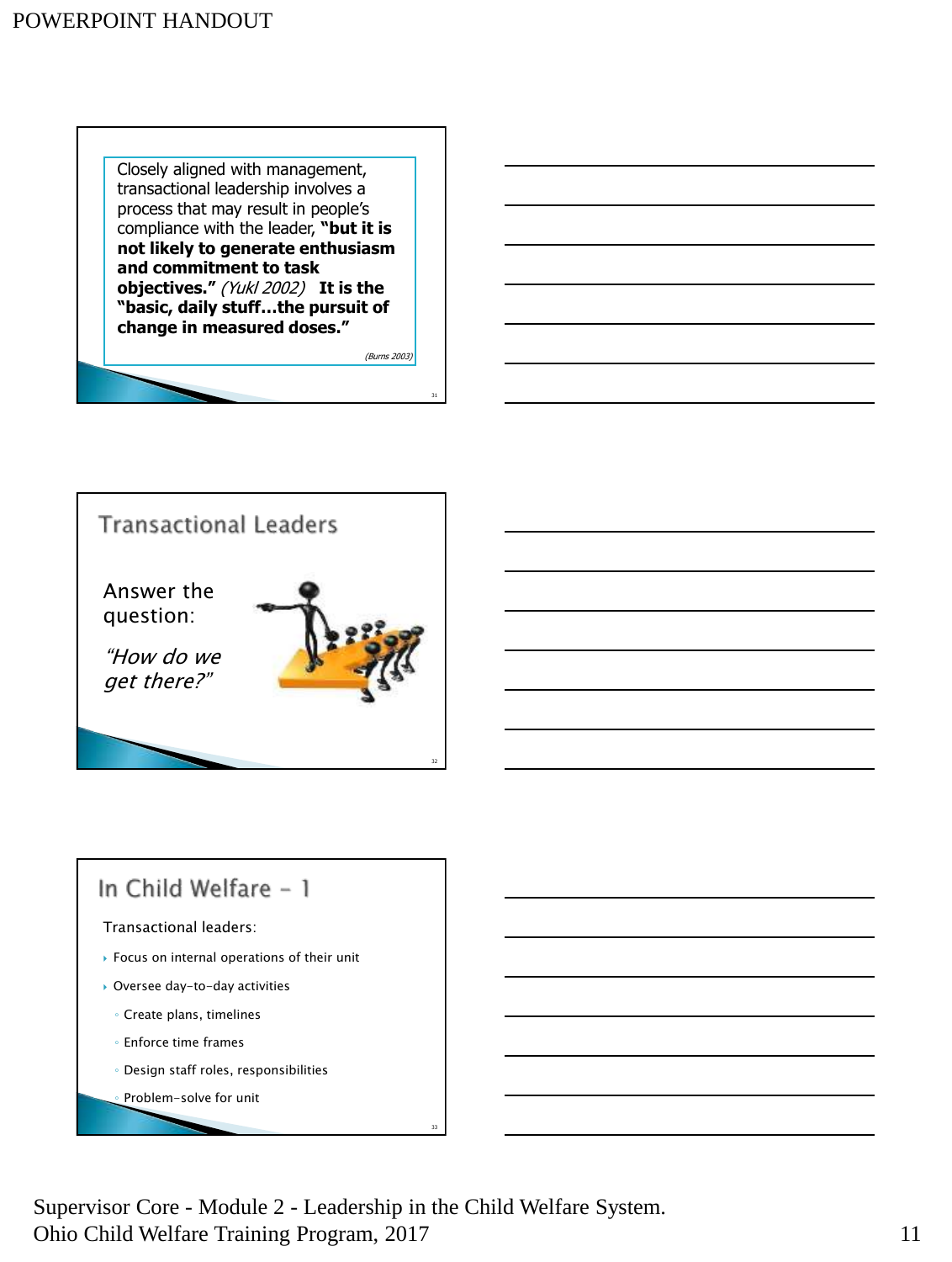### In Child Welfare - 2

Transactional leaders:

- Keep unit in order and running smoothly
- Manage various activities and projects
- Evaluate
- Develop policies and procedures
- Ensure compliance with rules and policies

34

35

36

#### In Child Welfare - 3

Transactional Leaders:

- Provide day-to-day clarification of mission-critical performance expectations
- Organize, teach, monitor progress, and take care of details
- Set unit and individual performance goals
- Monitor individual and unit performance

#### In Child Welfare - 1

Transformational Leaders:

- Look for potential opportunities
- Inspire staff
- Develop fresh approaches to longstanding problems and open issues to new options
- Provide direction for their staff by creating a vision for the unit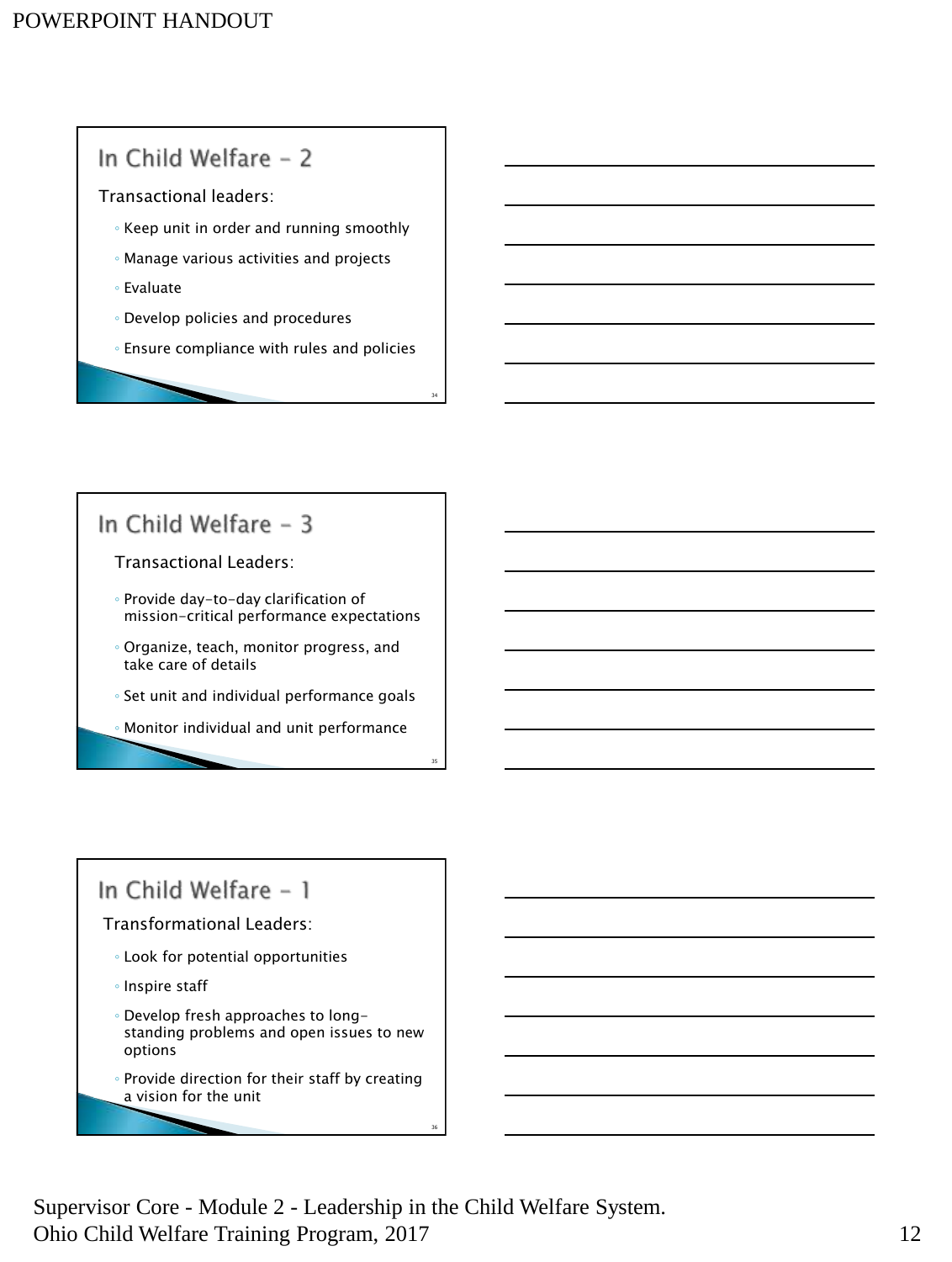





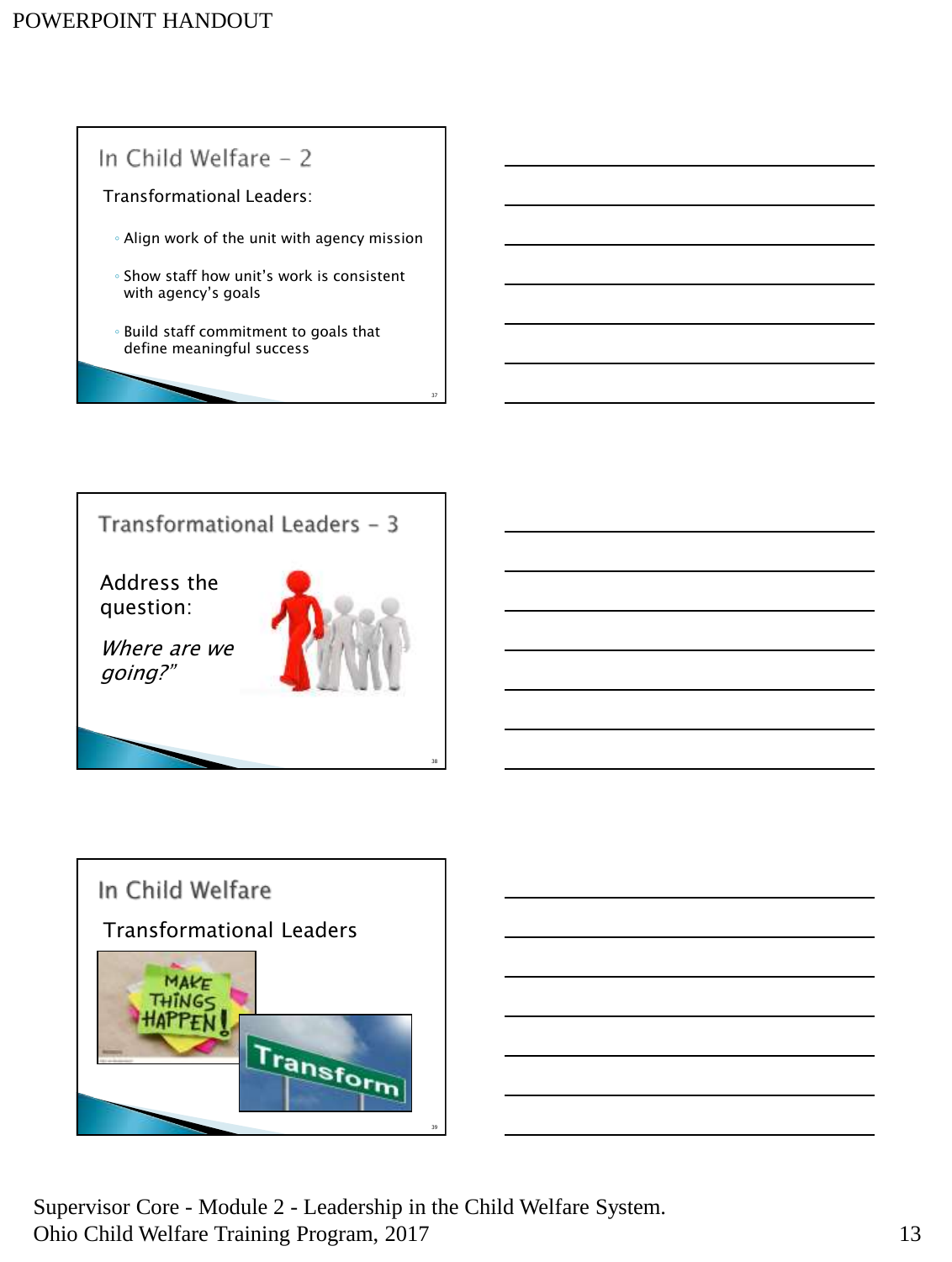

Leaders must be able to "view patterns in the environment as if they were on a balcony. It does them no good to be swept up in the field of action" and miss important, unfolding patterns of change.

(Heifetz, 1994)

41



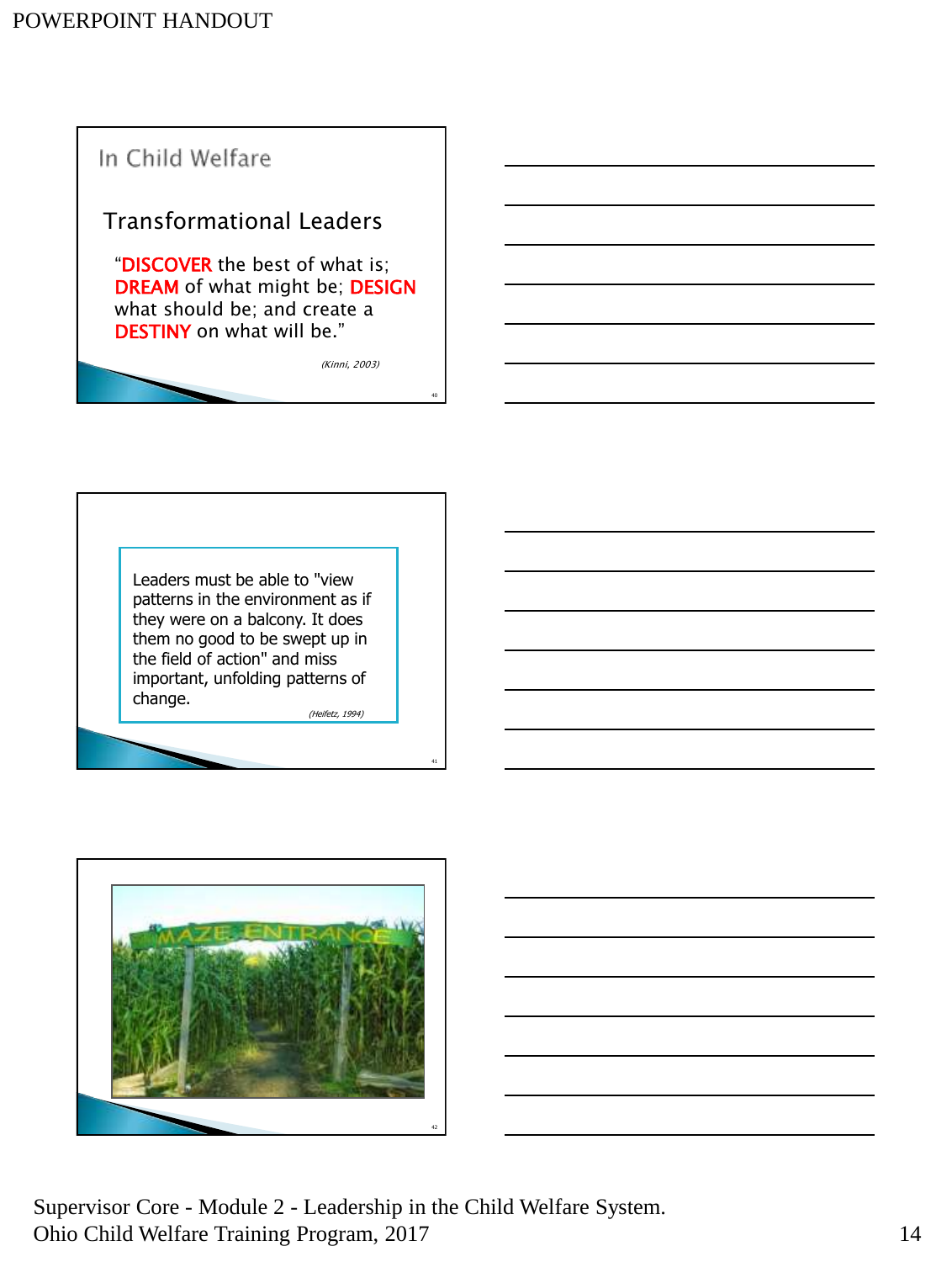









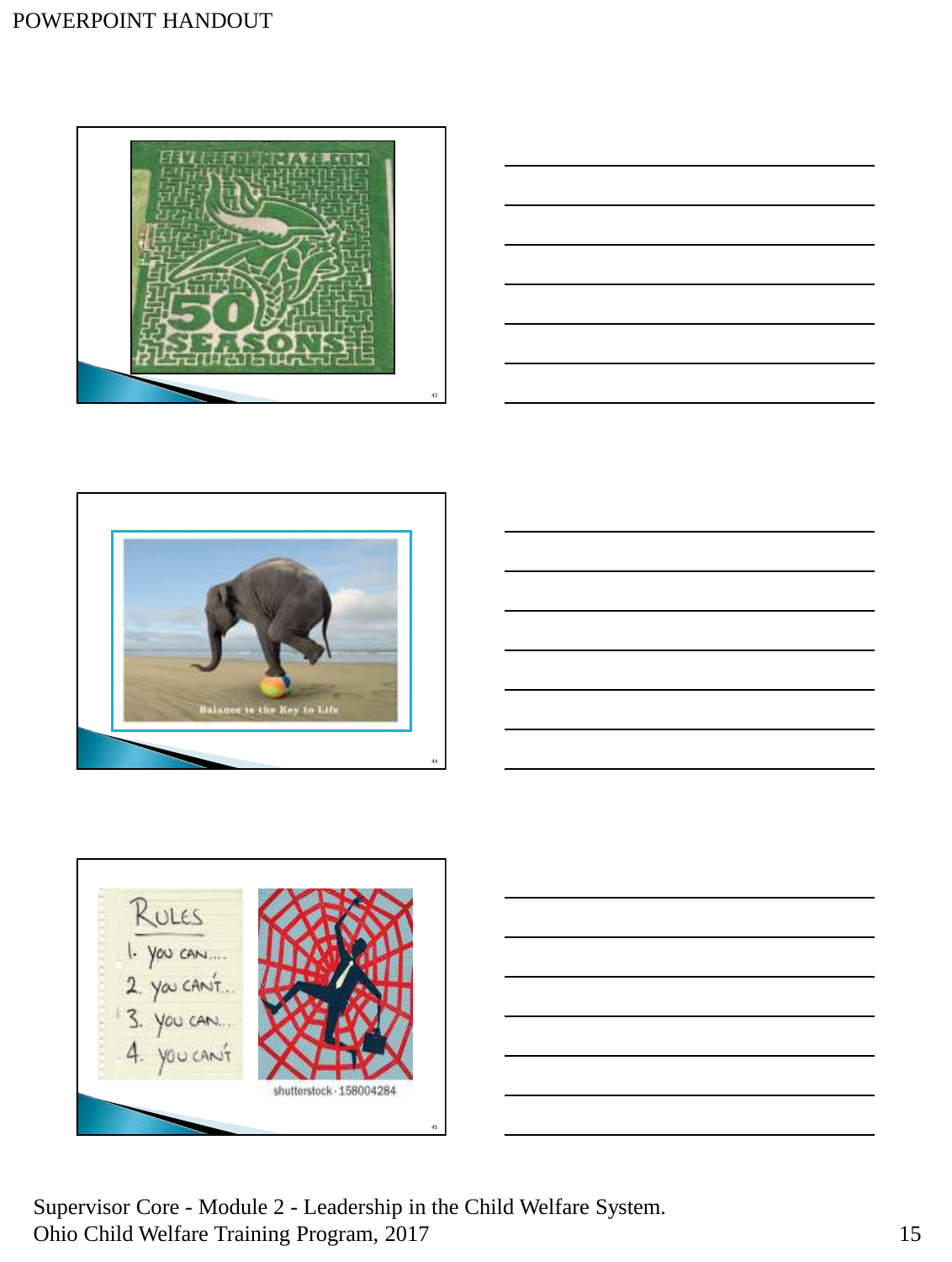





| <b>Initiative</b>                        | <b>Transactional</b>               | <b>Transformational</b>                                                                |
|------------------------------------------|------------------------------------|----------------------------------------------------------------------------------------|
| <b>CAPMIS</b>                            | Addressing the<br>"nuts and bolts" | Strengthening<br>Safety, Permanency,<br>and Well-Being as<br>an overarching<br>mission |
| <b>Differential</b><br><b>Response</b>   | Case Assignments                   | Promoting the<br>philosophy                                                            |
| <b>Permanency</b><br><b>Round-Tables</b> | Logistics                          | Mindset:<br>Collaborative<br>Practice                                                  |

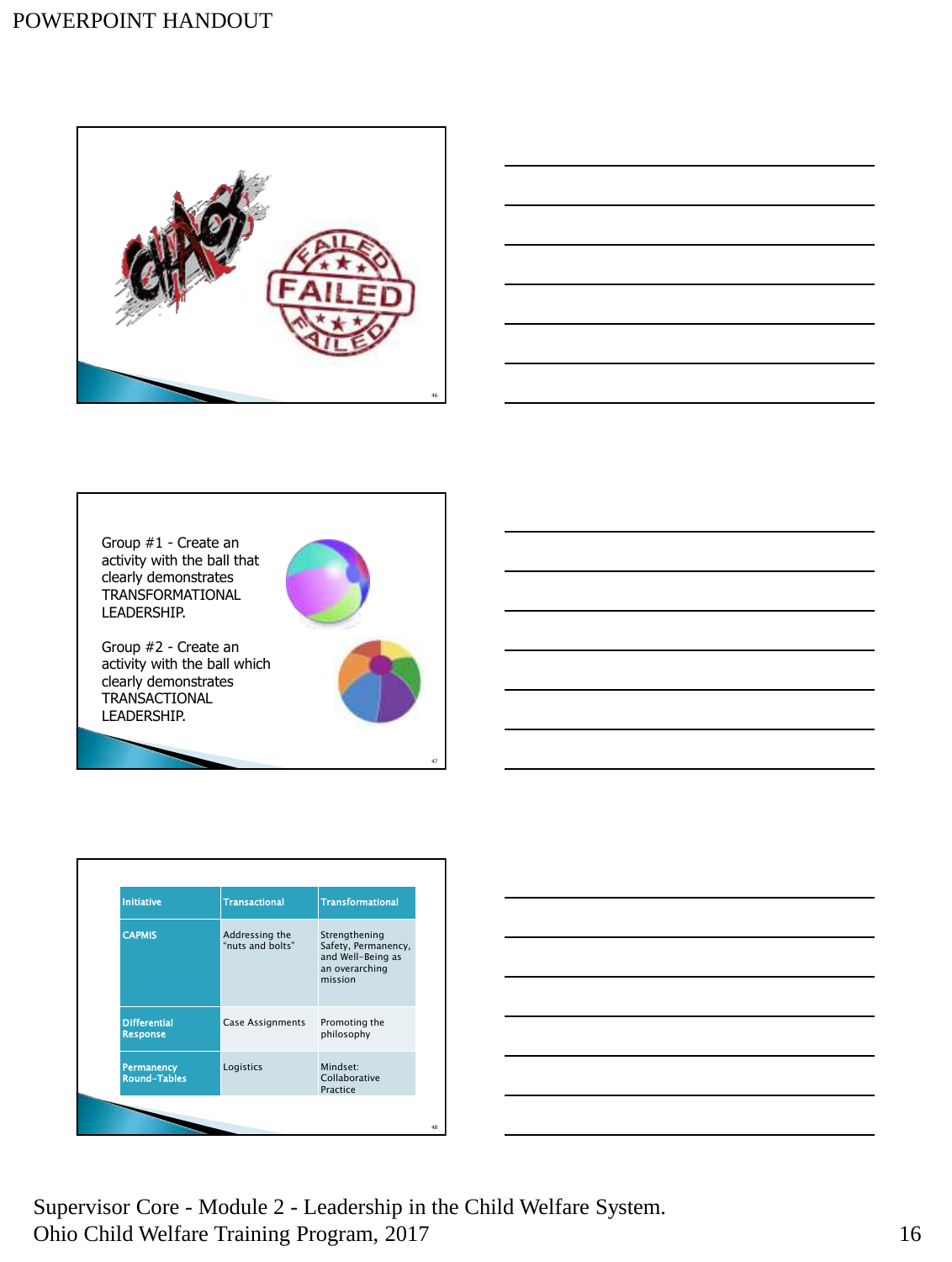

# Formal Power - 4 Types

#### 1. Legitimate Power

Example: Supervisors have legitimate power over their staff. Directors have legitimate power over entire agencies.

#### 2. Reward Power

Example: Supervisors who provide staff recognition for work well done.

### Formal Power - 4 Types

#### 3. Coercive Power

Example: A supervisor who threatens reprimands if certain tasks are not completed on time.

#### 4. Informational Power

Example: A supervisor who, after attending a conference, returns to the agency and informs administrative staff of changes that will affect the system (laws, policies, etc.)

Supervisor Core - Module 2 - Leadership in the Child Welfare System. Ohio Child Welfare Training Program, 2017 17

50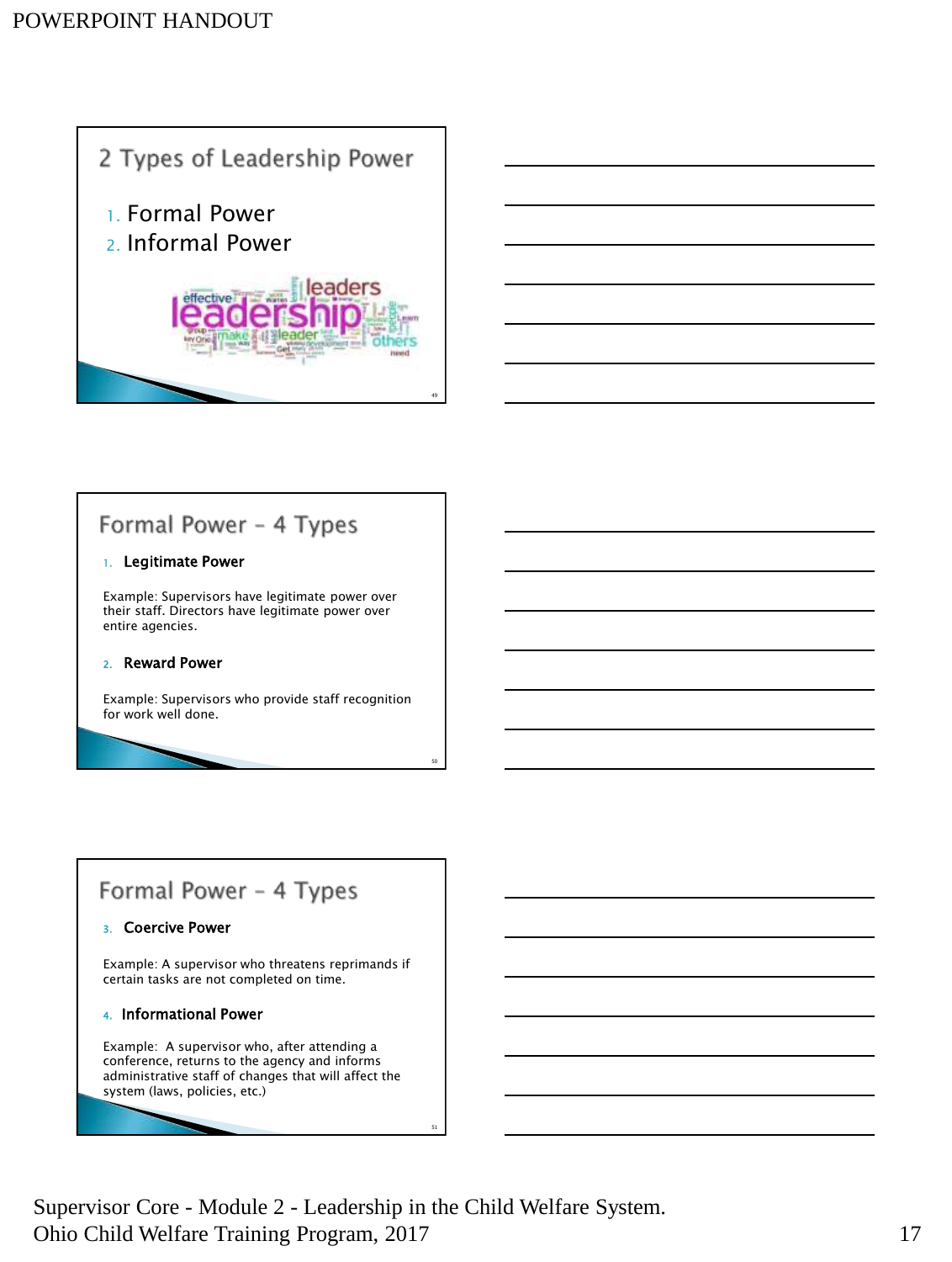### Informal Power - 2 Types

#### 1. Referent Power

Example: A supervisor who makes everyone feel comfortable in his/her presence; who values having relationships with staff

#### 2. Expert Power

Example: A supervisor with extensive knowledge, training and skill in Differential Response is one with expert power

### Influence

- Charisma
- Personal magnetism
- Confident
- Assertive
- Have "presence"



52

53

54

### Influence - 2 Types

#### 1. Personal

Use their relationship with staff to motivate them to comply with their directives

Believe that the better they treat staff, the better they can achieve what they want to achieve

#### 2. Positional

h

Rely on their title and level of authority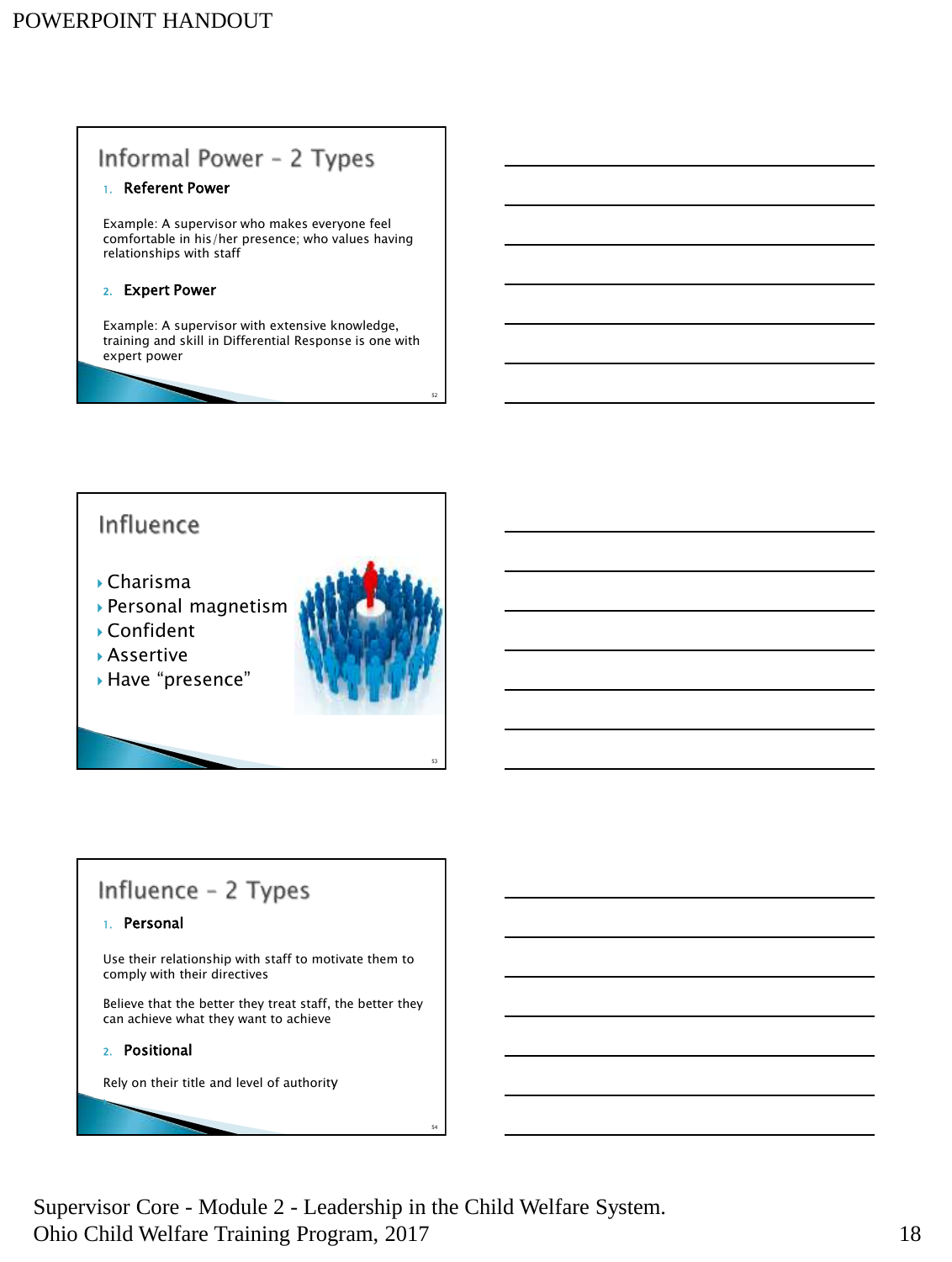# **Building Personal Influence**

- ▶ Develop a Good Work Ethic
- Value Congruence
- Be "In the Know"
- Demonstrate Initiative
- ▶ Increase Visibility

Stay Relevant



0

# **Small Group Activity**



55

56

57

Problem-solve this situation:

A staff member in your unit is trying to undermine your leadership efforts. You know this because a reliable staff person shared this with you out of concern.

#### Analyze

1. What do you know to be true?



- 2. What do you not know?
- 3. What are 3 ways you could respond with a type of power or influence, and the pros and cons of each.
- 4. What would be your final plan?

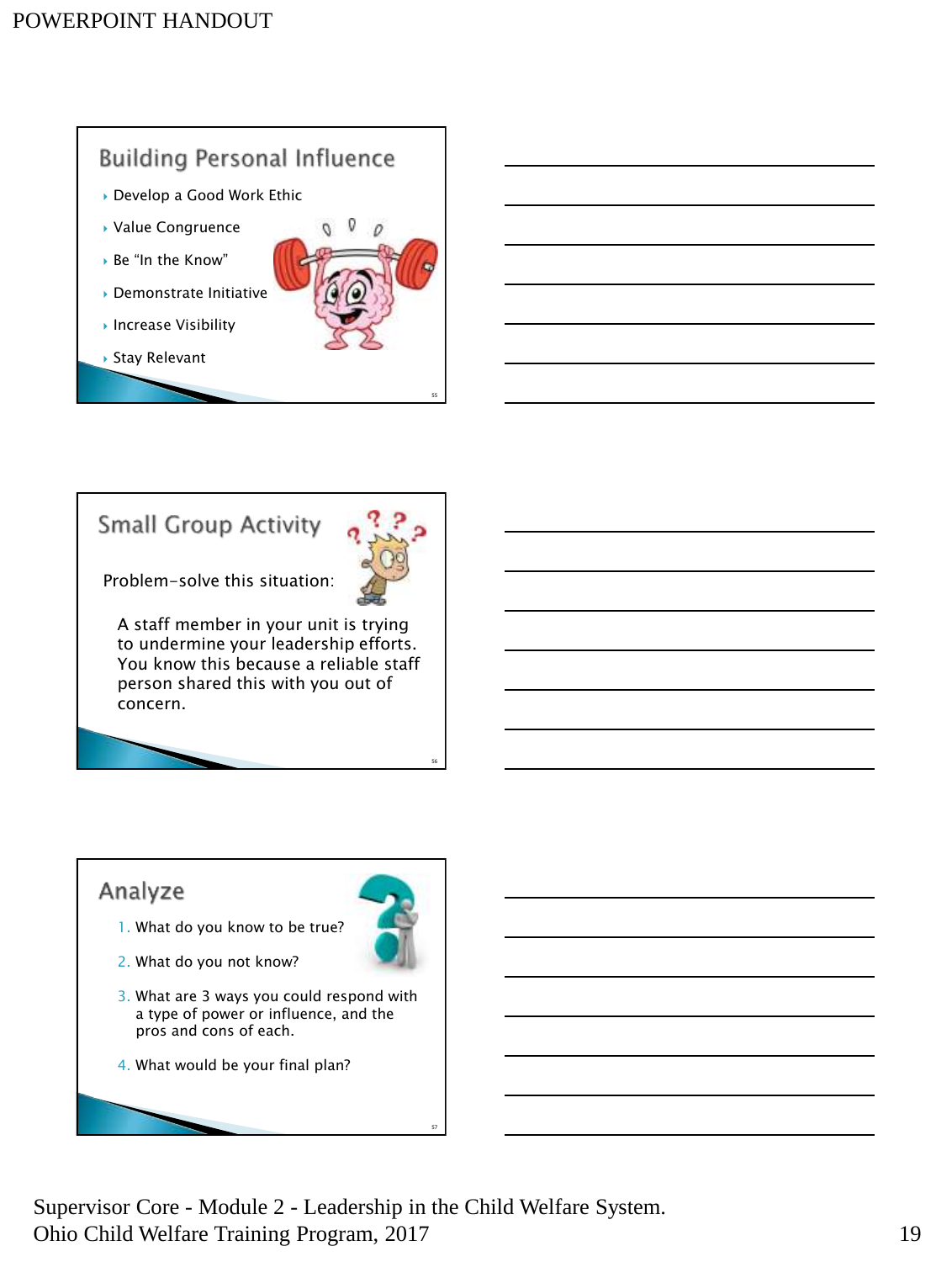**"Power lasts 10 years, influence not more than a hundred."**

Korean Provert

58

59

60

### MANAGING from the Middle

- Communicates the administration's policies, procedures and expectations to staff
- Represents staff issues to administration

# **LEADING from the Middle**

- Perhaps the most powerful and least recognized form of leadership
- Brings out the best in others
- $\blacktriangleright$  Is not a function of the position someone holds

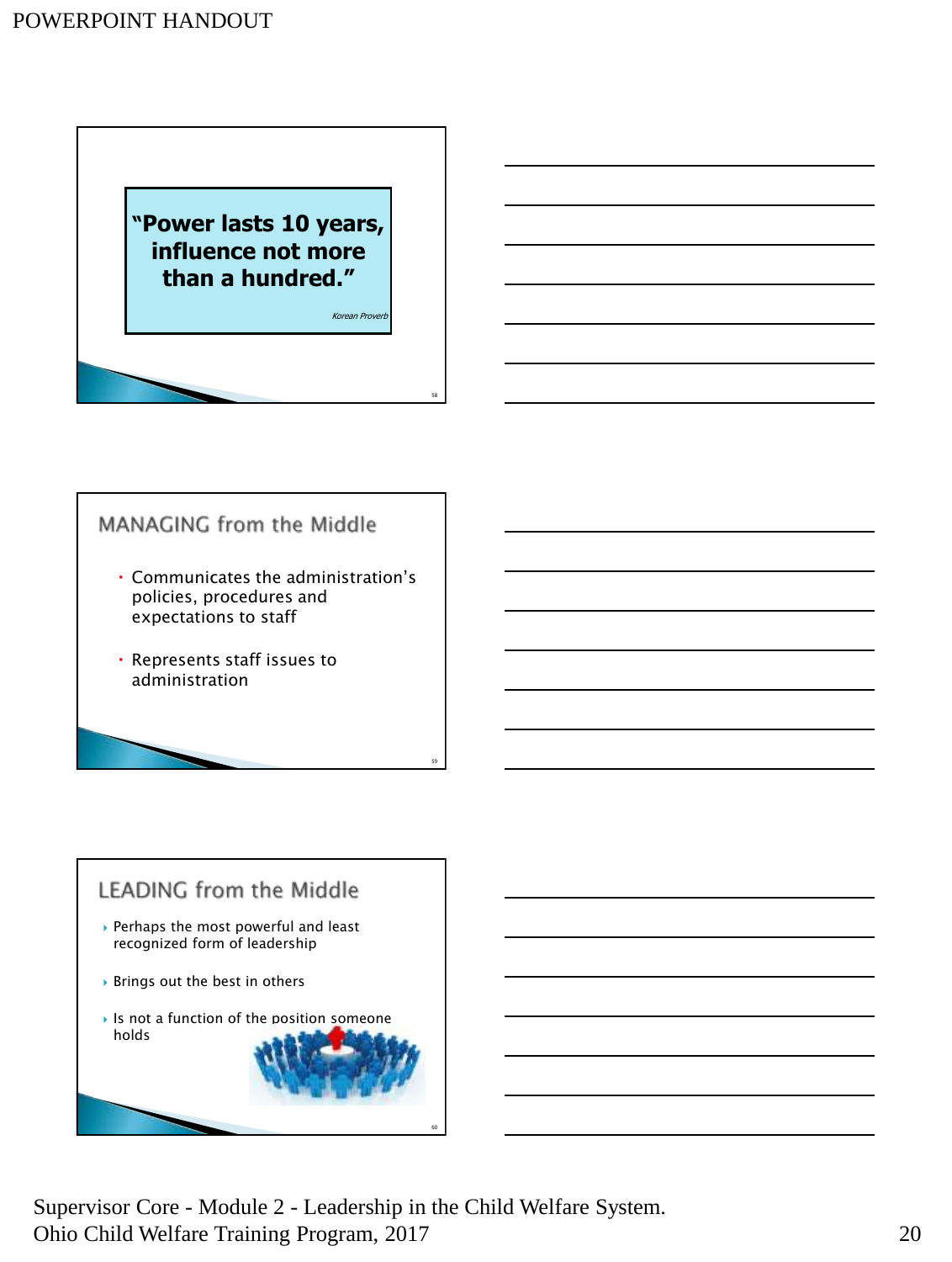# **LEADING from the Middle**

- Showing someone his or her best self
- Creating a favorable environment in which others can be their best selves
- It is the power of all those "best selves" working together that makes a quiet force for change.

# LEADING from the Middle

- <sup>o</sup> Engages staff to actively participate in the efforts that result from taking the balcony view
- <sup>o</sup> Supports and encourages staff in asserting their own leadership roles



61

62

63

#### 9 Leadership Principles 1. Manage debates 2. Listen to understand 3. Develop flexible teams 4. Provide freedom with accountability 5. Think and do creatively 6. Learn continuously

- 
- 7. Get in the middle of the action
- 8. Lead with genuineness
- 9. Be the heart of it

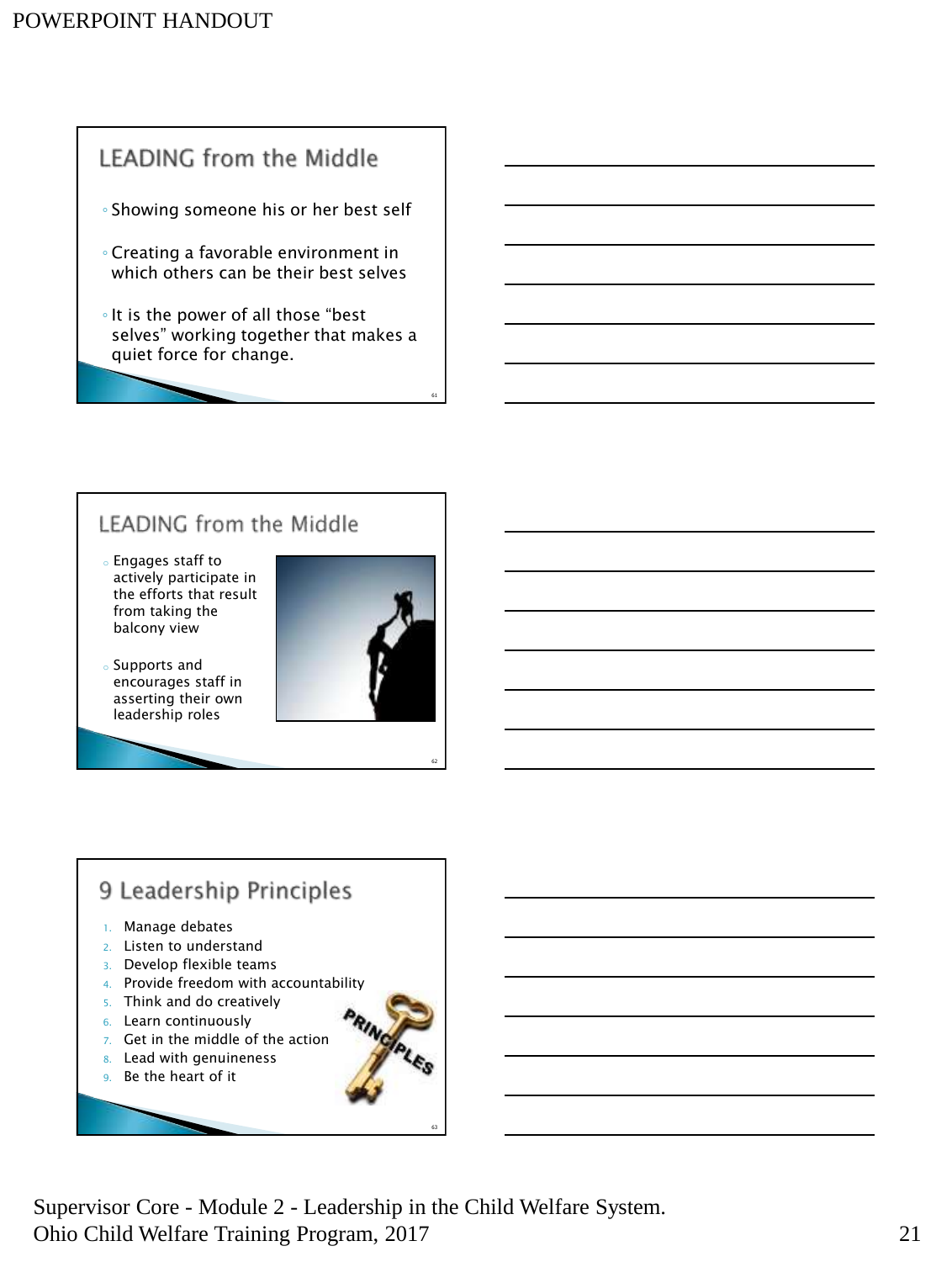# Activity

- 1. Think of a current issue regarding an initiative in your unit.
- 2. In your small groups, how could you use one or more of the 9 Leadership Principles to address the issue.
- 3. Share at least one of your ideas with the large group.

64

### Employee Engagement Levels

#### Three types exist:

- 1. Engaged
- 2. Disengaged
- 3. Actively Disengaged



#### Engaged staff

- Enthusiastic; high energy
- Motivated
- Committed
- Consistently high achievers

Supervisor Core - Module 2 - Leadership in the Child Welfare System. Ohio Child Welfare Training Program, 2017 22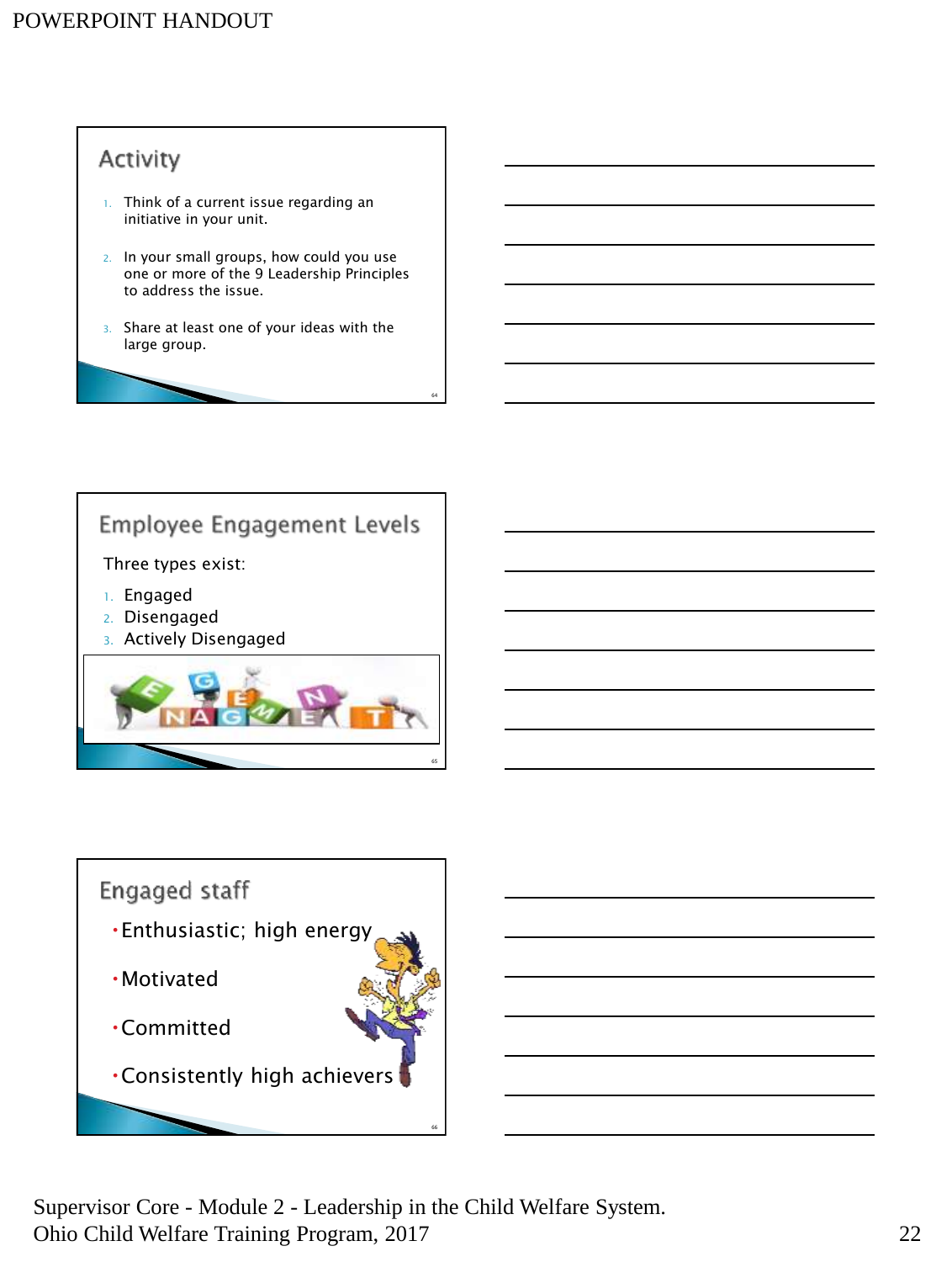### Disengaged Staff

- Show little passion or creativity for their jobs
- Never volunteer for extra work or projects
- Do little beyond the minimal effort
- "Go through the motions"

### **Actively Disengaged Staff**

- The most damaging staff in the workplace
- Unhappy and express that unhappiness in words, attitudes and actions
- Affect the performance of their co-workers and overall operational performance



67

# **Study Results**

Corporate Leadership Council study of over 50,000 people say engaged staff are:

- ▶ 31% more productive
- ▶ Three times more creative
- ▶ 87% less likely to quit than their less engaged colleagues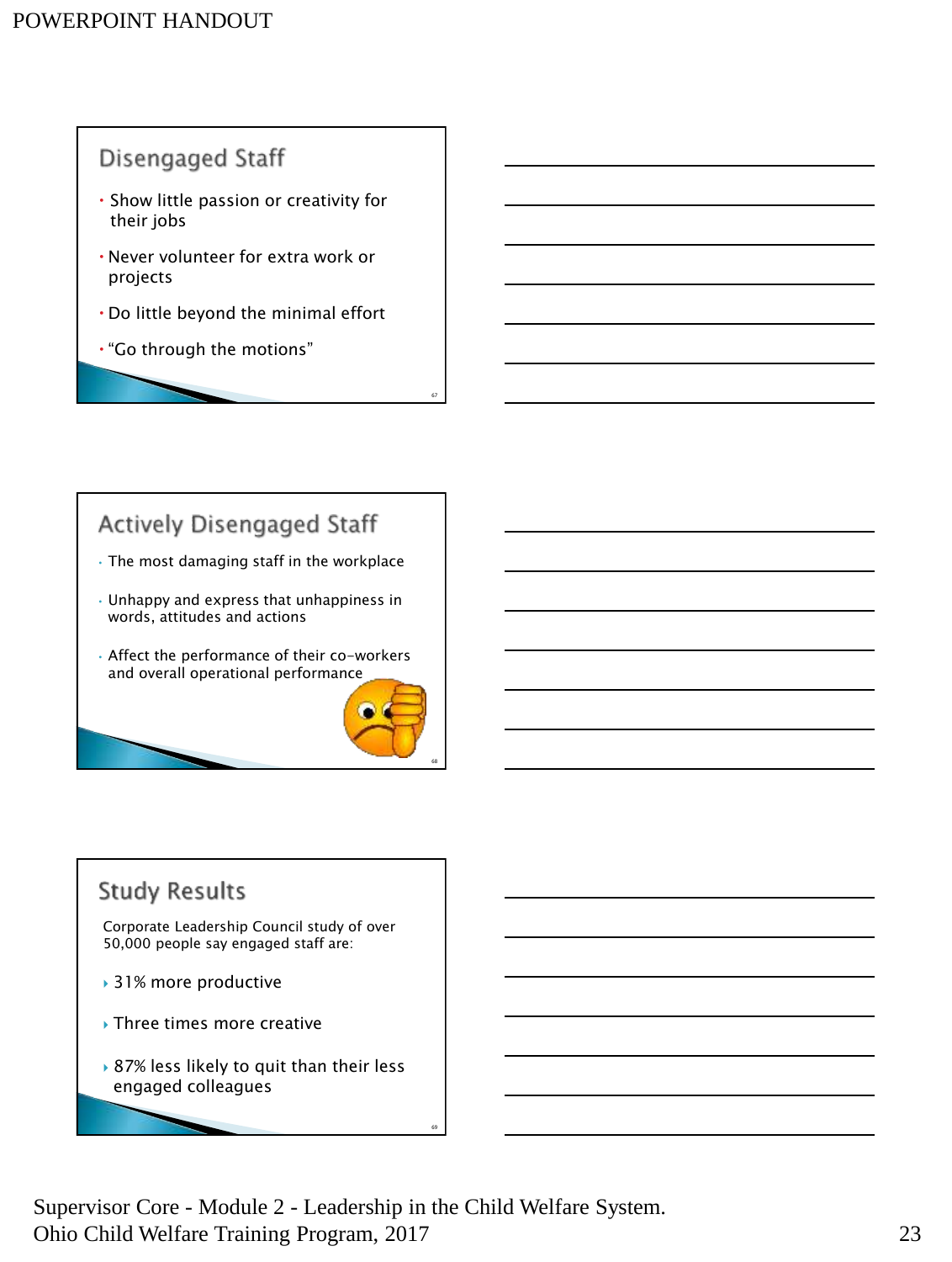### Gallup Research

- o 70 percent of a staff person's motivation is influenced by his or her supervisor
- o Staff supervised by highly engaged supervisors - 59% more likely to be engaged than those supervised by actively disengaged supervisors.

#### Gallup Research 2

- $\cdot$  "The lack of engagement among front-line supervisors could be wreaking havoc on engagement among front-line staff."
- Staff don't leave jobs; they leave supervisors.



70

# 12 Elements of Engagement

- 1. I know what is expected of me at work.
- 2. I have the materials and equipment I need to do my work right.
- 3. At work, I have the opportunity to do what I do best every day.
- 4. In the last seven days, I have received recognition or praise for doing good work.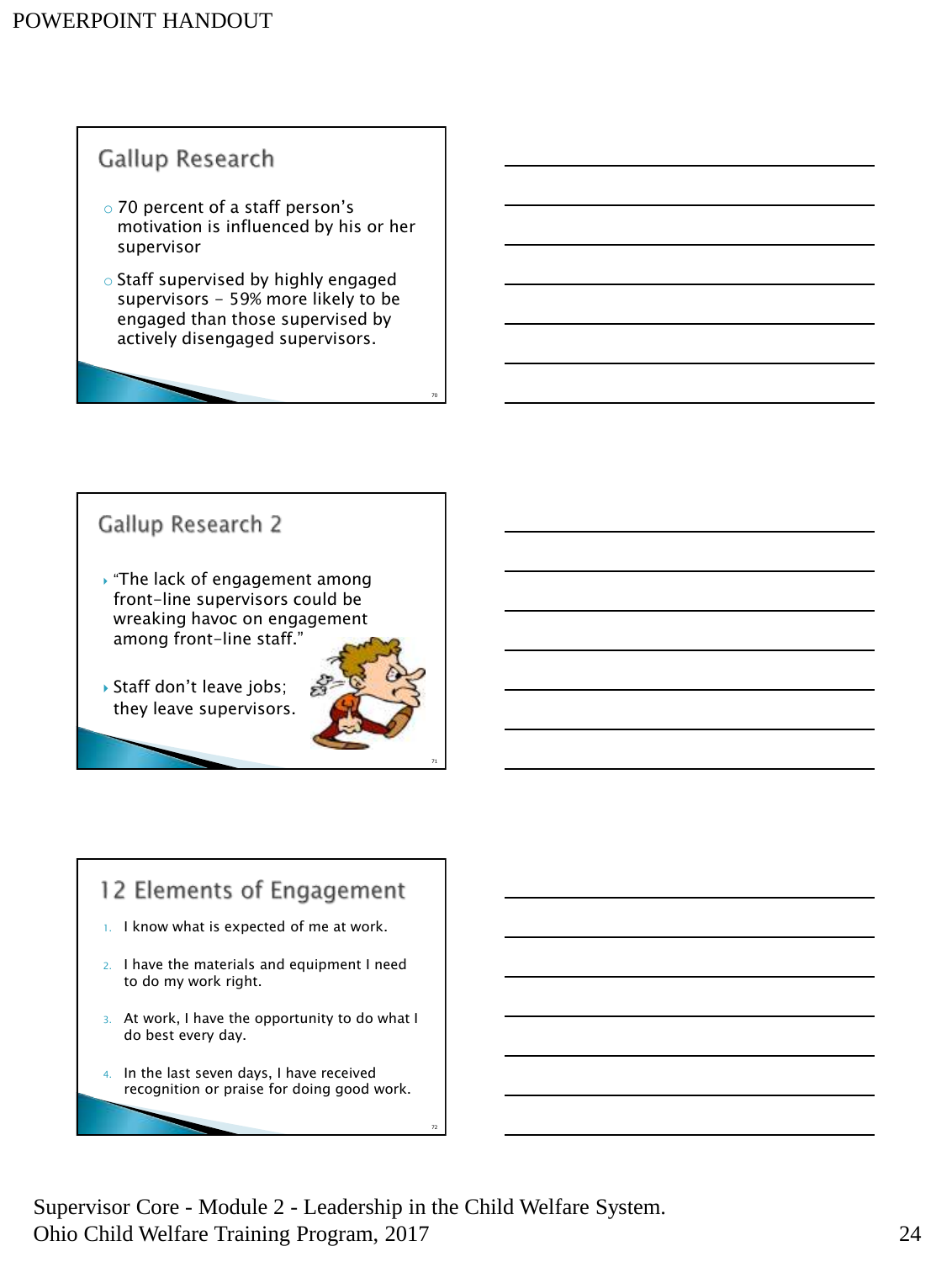# 12 Elements of Engagement

- 5. My supervisor, or someone at work, seems to care about me as a person.
- 6. There is someone at work who encourages my development.
- 7. At work, my opinions seem to count
- 8. The mission or purpose of my [agency] makes me feel my job is important.

73

74

75

# 12 Elements of Engagement

- 9. My associates or fellow staff are committed to doing quality work.
- 10. I have a best friend at work.
- 11. In the last six months, someone at work has talked to me about my progress.
- 12. This last year, I have had opportunities at work to learn and grow.

"Engagement can only really be improved when leaders and managers focus on these elements and approach them in ways that create stronger agreement with the elements." (Gallup, 2017)

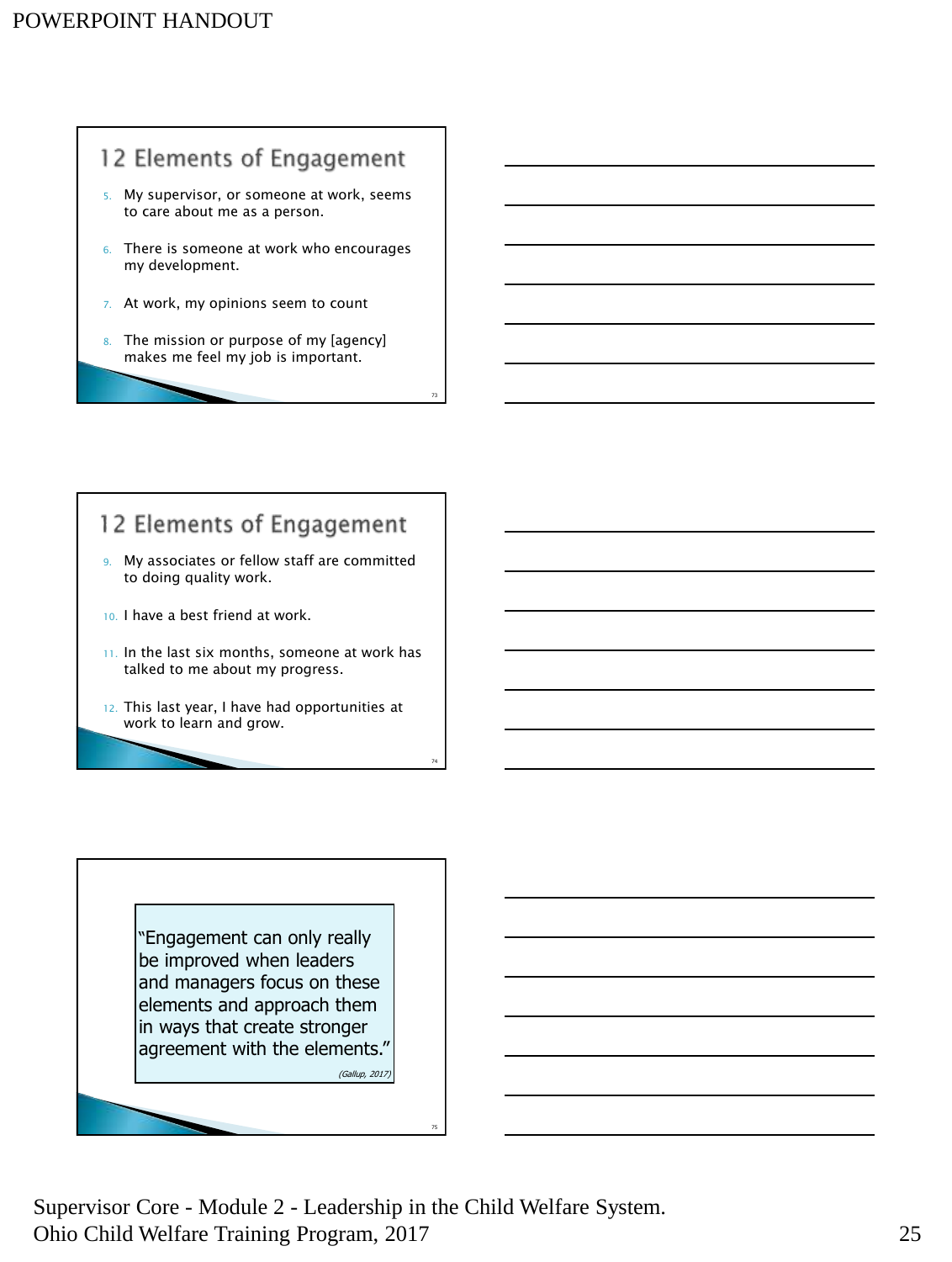# **Additional Strategies**



76

- Define and discuss both the explicit and implicit expectations for the employee's role and the team
- Paint a picture of outstanding performance
- Ask for and listen to your staff's needs

# **Additional Strategies**

- Build a environment where there is ongoing dialogue, awareness and recognition of strengths
- Talk to each person about the unique value s/he provides to the unit
- Make regular adjustments to align work, when possible, with staff's strengths
- Create feedback loops so staff feel involved in decision-making processes

### How Can Supervisors...

As Transformational Leaders, best work with:

- 1. Engaged Staff?
- 2. Disengaged Staff?
- 3. Actively Disengaged Staff?



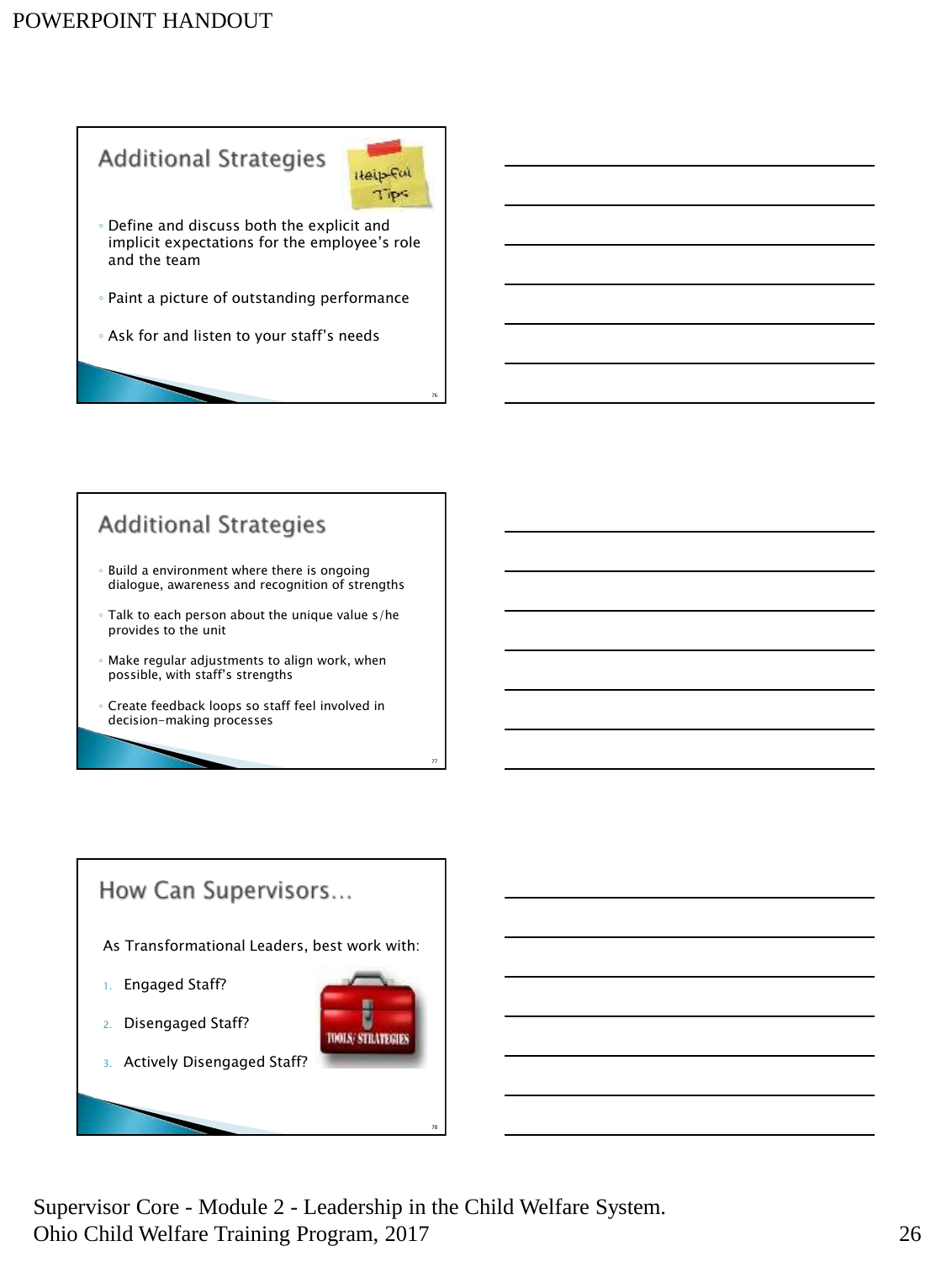



# **Systems Thinking**

In transactional leadership supervisors have new staff oriented in other program areas within the agency so they can learn how the different functions are interdependent, etc.

Supervisor Core - Module 2 - Leadership in the Child Welfare System. Ohio Child Welfare Training Program, 2017 27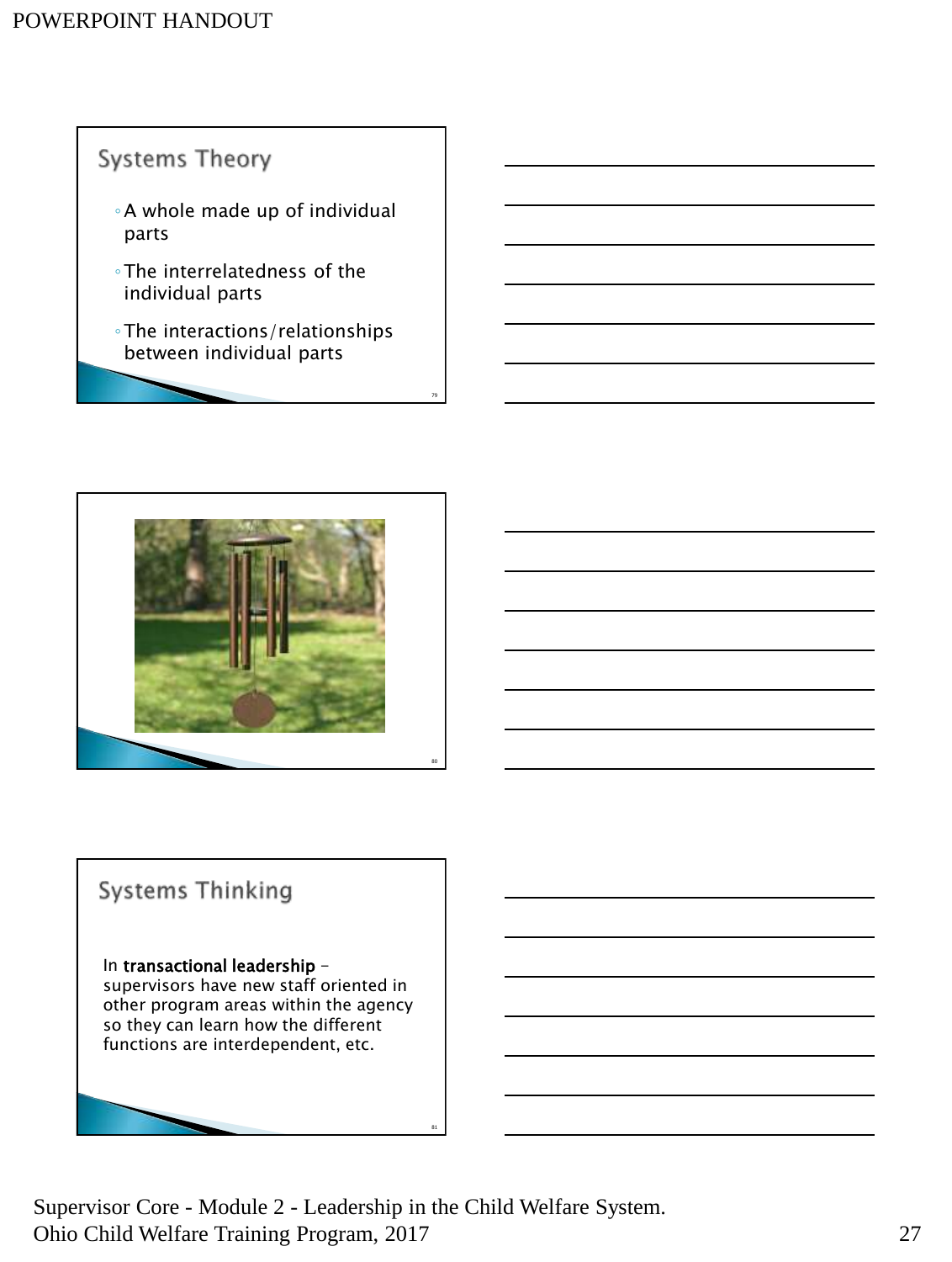# Systems Thinking

In transformational leadership - supervisors look at agency issues from a systemic viewpoint, "from the balcony." How do different units in the agency function together?

82

83

#### Scenario 1

The executive director announces s/he has volunteered the agency to pilot a new child welfare initiative. You, the supervisor, and your staff are hearing this together for the first time.

#### Scenario 2

After the initial announcement you attend an administrative meeting and learn that this new initiative will not be as difficult as first thought. You present this information at your next unit meeting.



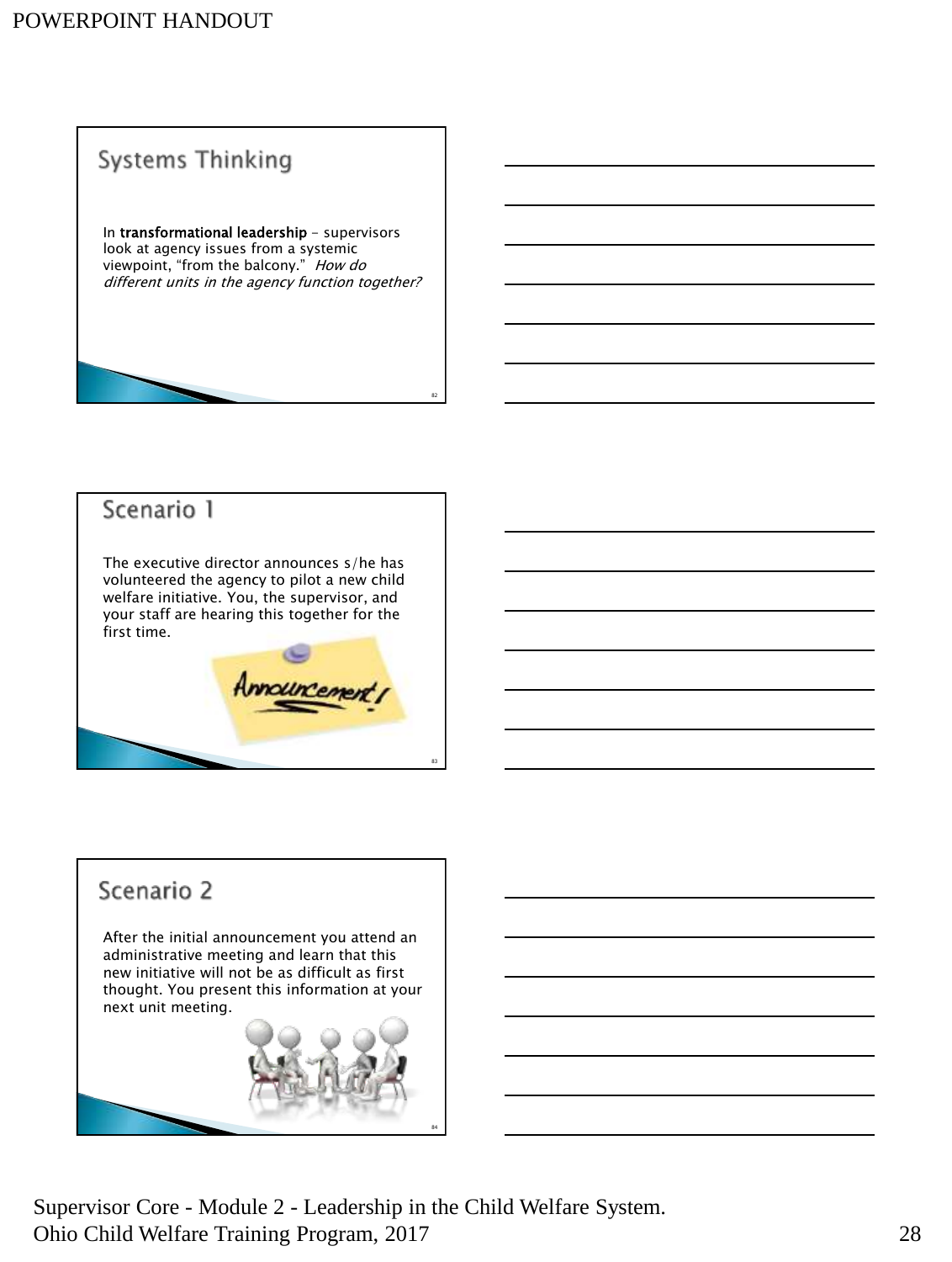# Scenario 3

It's now been five months since your unit began implementing this new initiative. All the "bugs" have been worked out and everything is running smoothly.



# Vision and Mission

A shared vision and mission can inspire staff to look beyond what is wrong and encourage them to work toward successes and continued improvement in the work of the agency and unit.







Supervisor Core - Module 2 - Leadership in the Child Welfare System. Ohio Child Welfare Training Program, 2017 29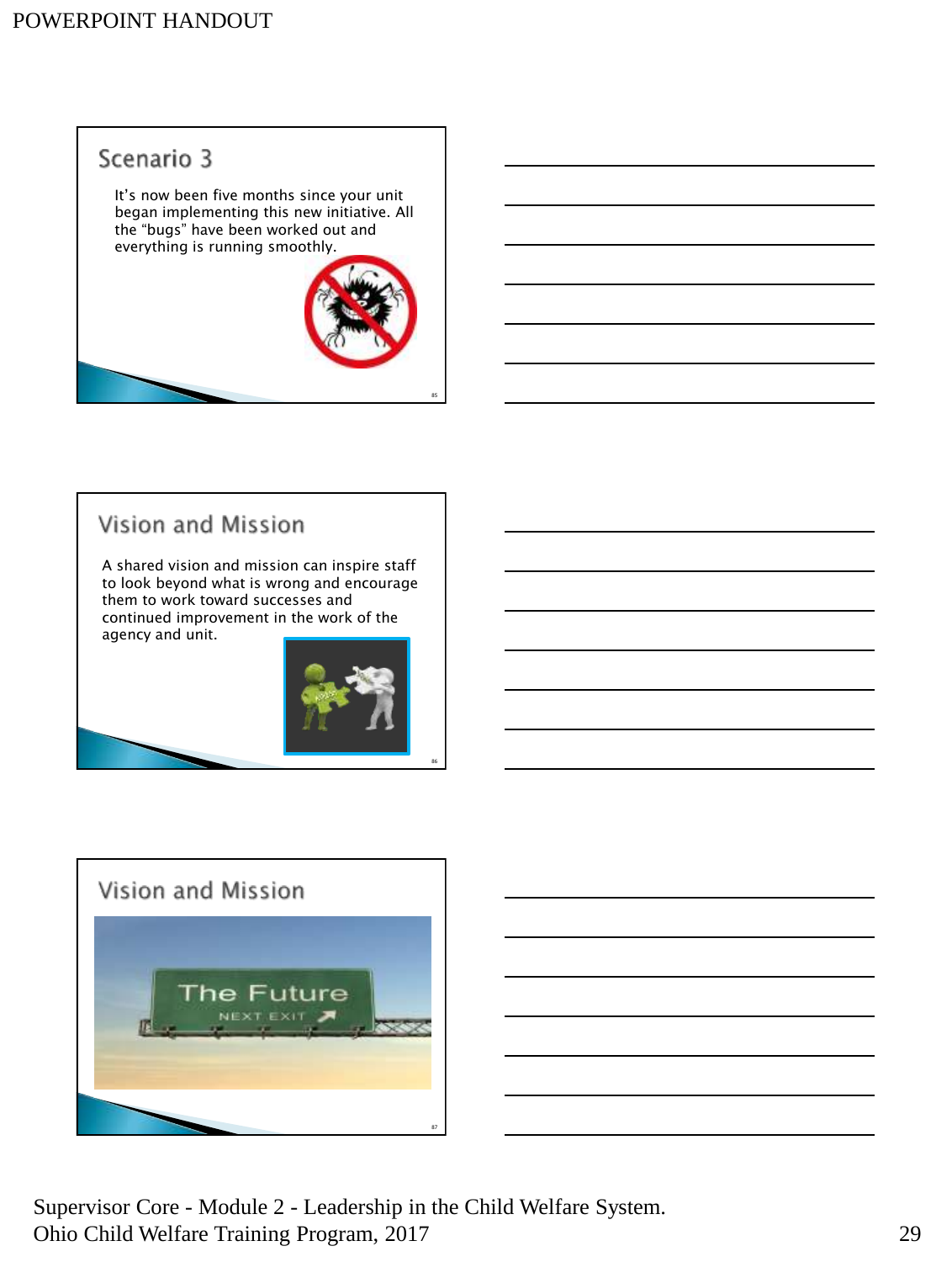#### POWERPOINT HANDOUT









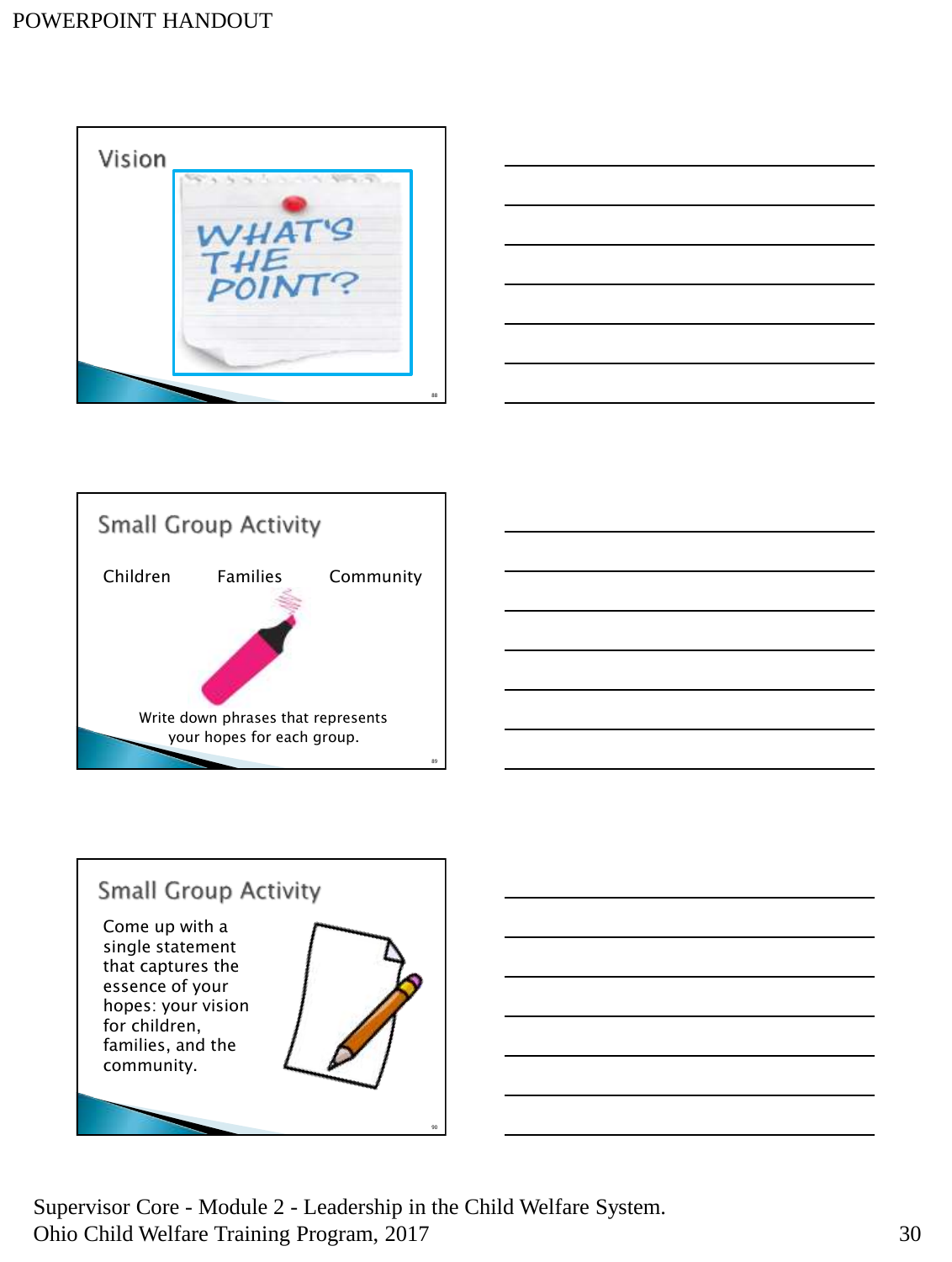



### **Mission Describes**

- How the unit serves its clients
- What the unit does (the client objectives it's supporting)
- How the unit does it (methods and technologies used to support the achievement of objectives).

#### **Mission Statement Format** • We... (Use action verb, e.g., *support, help,* empower, assist, collaborate) Who? (Core clients/customers?) • To achieve... What? (The outcomes you hope they achieve as a result of unit services or support) • We accomplish this by... How? (Methods you use to support their success in achieving identified outcomes)

Supervisor Core - Module 2 - Leadership in the Child Welfare System. Ohio Child Welfare Training Program, 2017 31

92